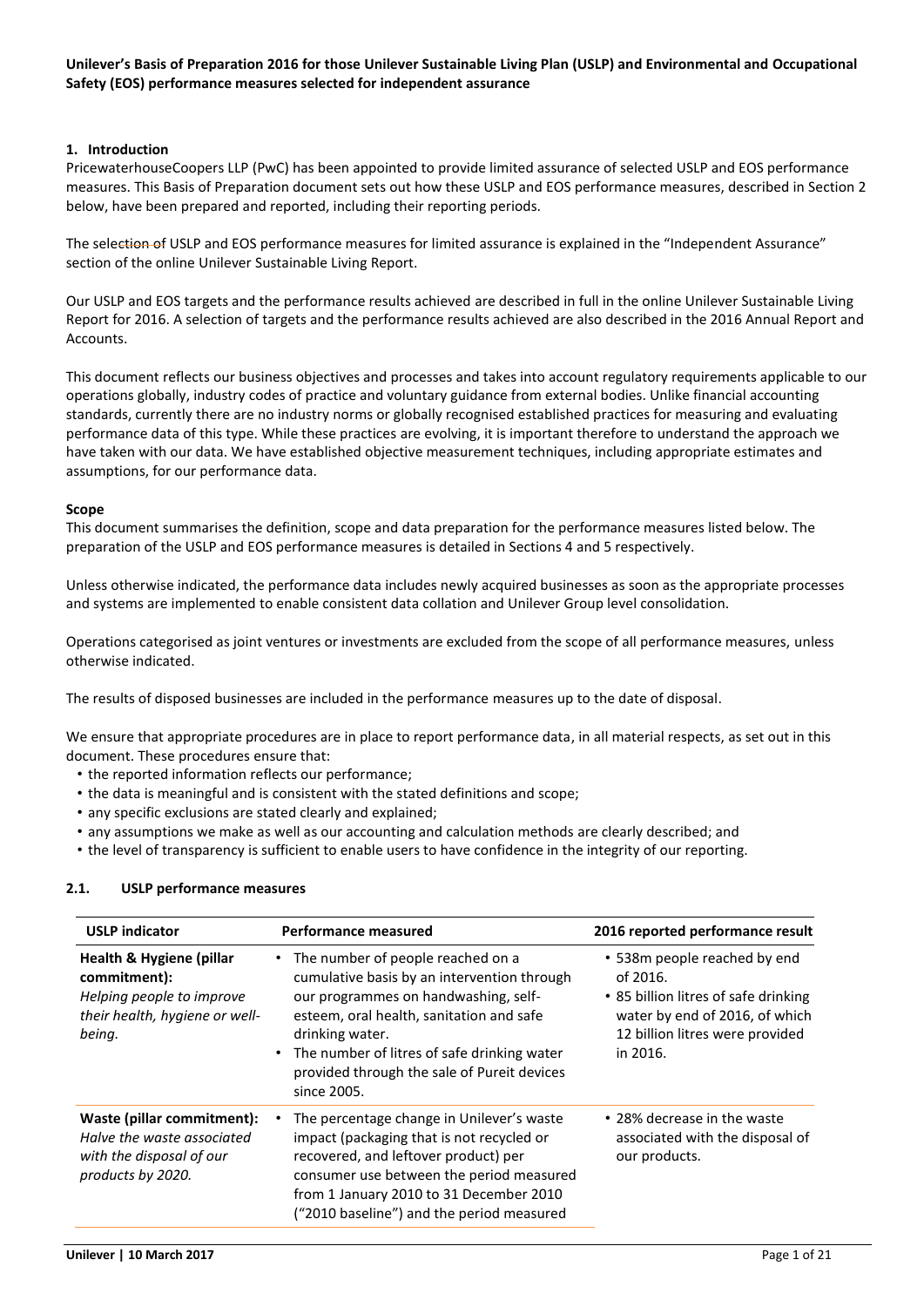| <b>USLP</b> indicator                                                       | <b>Performance measured</b>                                                                                                                                                                                | 2016 reported performance result                                                                                                                                                                                                                                                       |
|-----------------------------------------------------------------------------|------------------------------------------------------------------------------------------------------------------------------------------------------------------------------------------------------------|----------------------------------------------------------------------------------------------------------------------------------------------------------------------------------------------------------------------------------------------------------------------------------------|
|                                                                             | from 1 July 2015 to 30 June 2016 ("2016<br>footprint").                                                                                                                                                    |                                                                                                                                                                                                                                                                                        |
| <b>Sustainable Sourcing:</b><br>Sustainable paper and board.                | The percentage of purchased paper and board<br>$\bullet$<br>packaging coming from sustainable sources<br>(i.e. certified, recycled and recovered<br>materials) from 1 January 2016 to<br>31 December 2016. | • Certified: 59% of our paper<br>and board came from certified<br>sources.<br>• Recycled and recovered: 40%<br>of our paper and board came<br>from recycled and recovered<br>$sources. +$<br>• All sources: 99% of our paper<br>and board packaging came<br>from sustainable sources.+ |
| <b>Sustainable Sourcing:</b><br>Sustainable top 13 herbs and<br>vegetables. | The percentage of the top 13 herbs and<br>vegetables purchased from sustainable<br>sources from 1 January 2016 to<br>31 December 2016.                                                                     | • 95% of our top 13 herbs and<br>vegetables purchased from<br>sustainable sources by end of<br>2016.                                                                                                                                                                                   |
| <b>Sustainable Sourcing:</b><br>Sustainable fruits.                         | The percentage of fruit purchased from<br>$\bullet$<br>sustainable sources from 1 January 2016 to<br>31 December 2016.                                                                                     | • 85% of fruit purchased<br>sustainably by end of 2016.                                                                                                                                                                                                                                |
| <b>Sustainable Sourcing:</b><br>Sustainable sugar.                          | The percentage of sugar purchased from<br>$\bullet$<br>sustainable sources from 1 January 2016 to<br>31 December 2016.                                                                                     | • 62% of sugar purchased<br>sustainably by end of 2016.                                                                                                                                                                                                                                |
|                                                                             |                                                                                                                                                                                                            |                                                                                                                                                                                                                                                                                        |

**<sup>+</sup>** These performance measures are not subject to PwC assurance.

# **2.2. EOS performance measures**

| <b>Performance measured</b>                                                                                                                                                                                                                                                                                                                                                                                                                                                                                                                                   | 2016 reported performance result                                                                                                                                                                                                              |
|---------------------------------------------------------------------------------------------------------------------------------------------------------------------------------------------------------------------------------------------------------------------------------------------------------------------------------------------------------------------------------------------------------------------------------------------------------------------------------------------------------------------------------------------------------------|-----------------------------------------------------------------------------------------------------------------------------------------------------------------------------------------------------------------------------------------------|
| • Water abstracted in $m^3$ per tonne of production.<br>• Change in the volume of water in $m3$ abstracted<br>in 2016 (1 October 2015 to 30 September 2016)<br>compared to 2008 (1 January 2008 to<br>31 December 2008)*.<br>• Percentage change in the water abstracted per<br>tonne of production in 2016 (1 October 2015 to<br>30 September 2016) compared to 2008 (1<br>January 2008 to 31 December 2008)*.<br>• Emissions of chemical oxygen demand (COD) in<br>kg per tonne of production.                                                              | $\cdot$ 1.85 m <sup>3</sup> /tonne.<br>• 18.7 million fewer $m^3$ of<br>water abstracted in 2016<br>than in 2008.<br>• 37% reduction in water<br>abstracted per tonne of<br>production in 2016<br>compared to 2008.<br>$\cdot$ 1.17 kg/tonne. |
| • CO <sub>2</sub> emissions from energy use in tonnes<br>(market based).<br>• CO <sub>2</sub> emissions from energy use in tonnes<br>(location based).<br>• CO <sub>2</sub> emissions from energy use in kg per tonne<br>of production (market based).<br>• Change in the tonnes of CO <sub>2</sub> from energy use<br>(market based) in 2016 (1 October 2015 to 30<br>September 2016) compared to 2008 (1 January<br>2008 to 31 December 2008)*.<br>• Percentage change in CO <sub>2</sub> from energy use<br>(market based) per tonne of production in 2016 | • 1,705,569 tonnes.<br>• 2,218,819 tonnes.<br>• 83.52 kg/tonne.<br>• 1,080,314 fewer tonnes of<br>CO <sub>2</sub> from energy use in 2016<br>than in 2008.<br>• 43% reduction in CO <sub>2</sub> from<br>energy use (market based)            |
| (1 October 2015 to 30 September 2016)<br>compared to 2008 (1 January 2008 to 31<br>December 2008)*.<br>Energy use in gigajoules per tonne of<br>٠<br>production.<br>• Hazardous waste in kg per tonne of production.                                                                                                                                                                                                                                                                                                                                          | per tonne of production in<br>2016 compared to 2008.<br>• 1.34 GJ/tonne.<br>$\cdot$ 0.27 kg/tonne.<br>• 0.08 kg/tonne.                                                                                                                        |
|                                                                                                                                                                                                                                                                                                                                                                                                                                                                                                                                                               |                                                                                                                                                                                                                                               |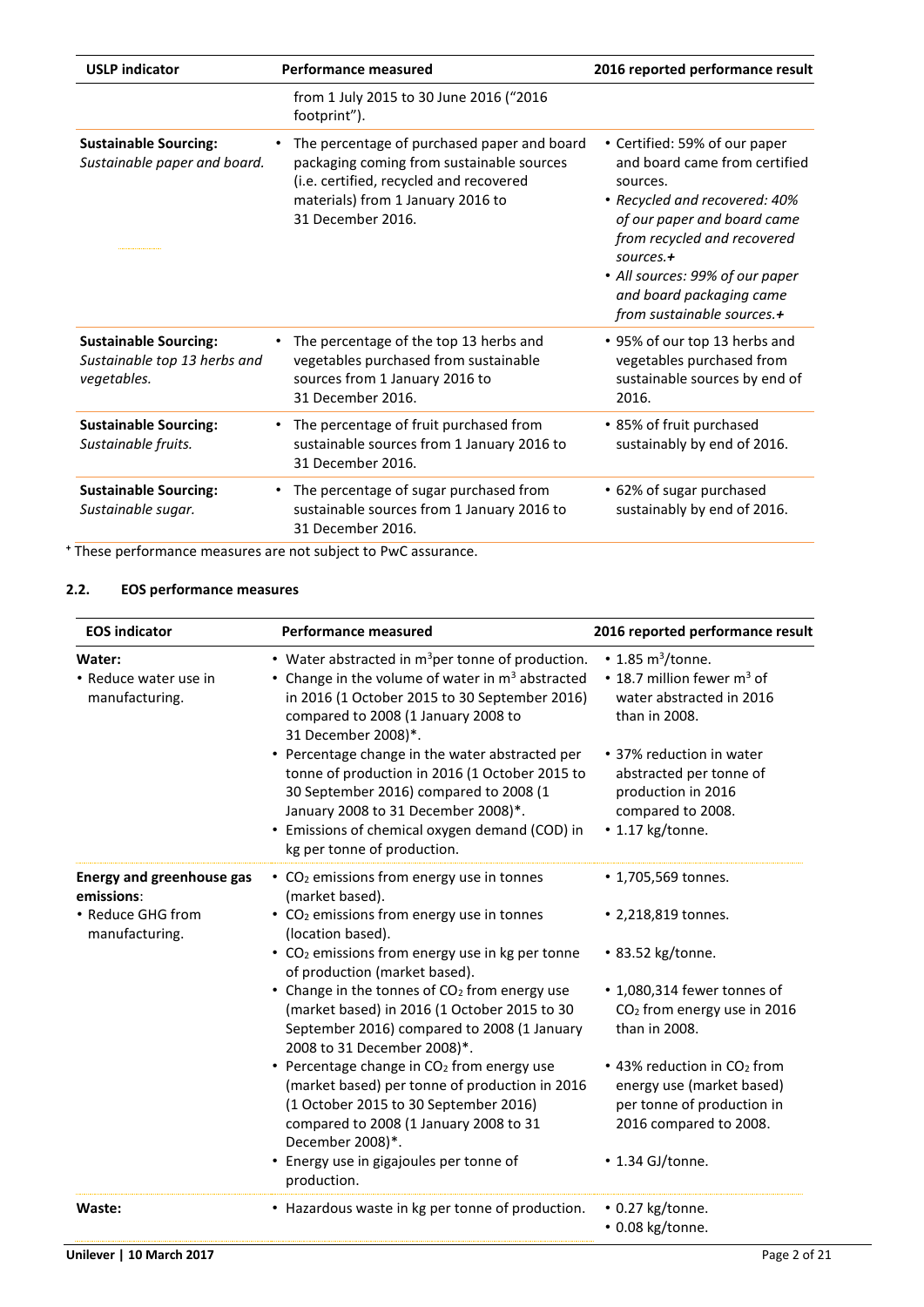| <b>EOS indicator</b>                                                         | Performance measured                                                                                                                                                                                                              | 2016 reported performance result                                                                            |
|------------------------------------------------------------------------------|-----------------------------------------------------------------------------------------------------------------------------------------------------------------------------------------------------------------------------------|-------------------------------------------------------------------------------------------------------------|
| • Reduce waste from<br>manufacturing.                                        | • Non-hazardous waste in kg per tonne of<br>production.<br>• Total waste sent for disposal per tonne of                                                                                                                           | $\cdot$ 0.35 kg/tonne.                                                                                      |
|                                                                              | production.<br>• Change in the tonnes of total waste sent for<br>disposal in 2016 (1 October 2015 to 30<br>September 2016) compared to 2008 (1 January                                                                            | • 143,903 fewer tonnes of<br>total waste sent for disposal<br>in 2016 than in 2008.                         |
|                                                                              | 2008 to 31 December 2008)*.<br>• Percentage change in the total waste sent for<br>disposal per tonne of production in 2016 (1<br>October 2015 to 30 September 2016) compared<br>to 2008 (1 January 2008 to 31 December<br>2008)*. | • 96% reduction in total waste<br>sent for disposal per tonne of<br>production in 2016<br>compared to 2008. |
| <b>Occupational safety:</b><br>• Reduce workplace injuries<br>and accidents. | • Number of fatal accidents in 2016 (1 October<br>2015 to 30 September 2016).                                                                                                                                                     | • 4 fatalities.                                                                                             |
|                                                                              | • Accident rate: Total Recordable Frequency Rate<br>(TRFR) per 1,000,000 man-hours in 2016<br>(1 October 2015 to 30 September 2016).                                                                                              | • 1.01 accidents per 1 million<br>man-hours worked.                                                         |

**\*** *The baseline 12 month reporting period is considered to be comparable to the 12 month reporting period for 2016.*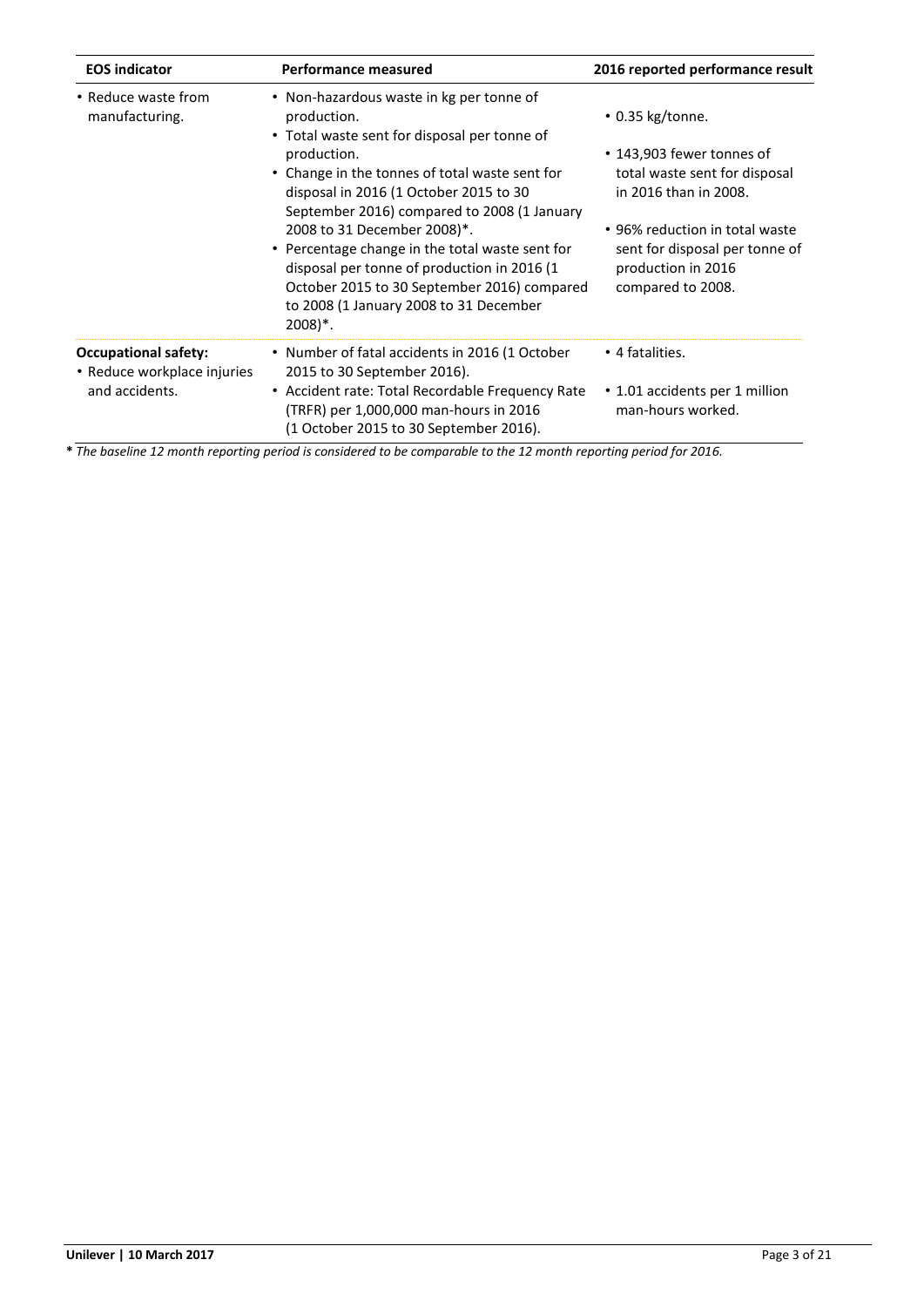# **3. Data sources**

Our objective is to gather and report reliable and robust data. We are committed to providing transparency on the quality of the data where we consider there are matters which are material to users of the information. The information we report is subject to internal review processes and, where relevant and/or required, peer review. All performance measures in the above tables, 2.1 and 2.2, are subject to external assurance unless specifically noted.

# **3.1. USLP performance measures**

Our data reporting systems for Unilever Sustainable Living Plan targets and performance are evolving and we continue to work to align data recording and reporting methods across the Unilever Group. This includes working with third parties where we rely on their data to provide input and support our performance.

# **3.2. EOS performance measures**

Every year we collect data on key measures of environmental performance. This is collated and analysed using a web‐based Environmental Performance Reporting tool (EPR). We report our  $CO<sub>2</sub>$  emissions with reference to the latest Greenhouse Gas Protocol Corporate Accounting and Reporting Standard ("GHG Protocol")**\*\***.

For the reporting period 1 October 2015 to 30 September 2016, 263 manufacturing sites in 71 countries reported environmental performance data. In some cases multiple factories occupy one manufacturing site.

For the two occupational safety performance measures, we collect data from our manufacturing sites and non-manufacturing sites via our Occupational Safety (OS) tool. For the reporting period 1 October 2015 to 30 September 2016, 511 sites reported occupational safety performance measures.

**\*\*** *The GHG Protocol Initiative is a multi‐stakeholder partnership of businesses, NGOs, governments and others convened by the World Resources Institute (WRI), US‐based environmental NGO, and the World Business Council for Sustainable Development (WBCSD), a Geneva‐ based coalition of 200 international companies. Launched in 1998, the Initiative's mission is to develop internationally accepted greenhouse gas (GHG) accounting and reporting standards for business and to promote their broad adoption.*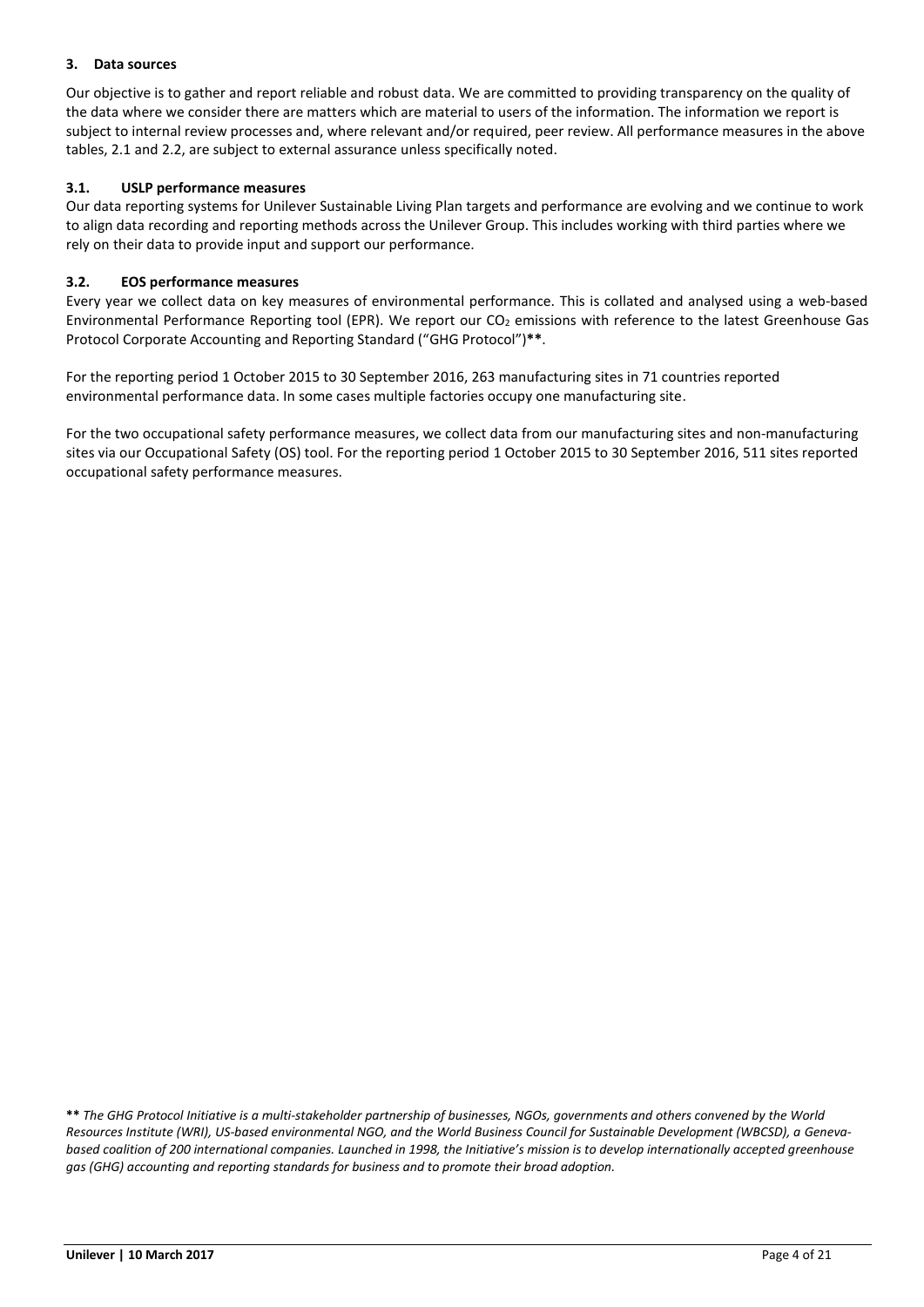### *4.* **USLP performance data preparation**

Sections 4.1 – 4.4 detail the basis of preparation for each USLP performance measure.

#### *4.1a Health & Hygiene (pillar commitment) – Help people to improve their health, hygiene or wellbeing*

**Performance measures***:* Number of people reached through our initiatives which aim to improve health, hygiene or wellbeing by the end of 2016.

#### *Definitions*

The people reached is measured by the number of interventions achieved through our initiatives: Lifebuoy handwashing, Dove Self-Esteem, Oral Care Brush Day & Night, Domestos sanitation and through the sale of Pureit devices. In some cases the same person will be reached by more than one intervention as they have more than one health, hygiene or wellbeing need. Our cumulative total captures the sum of people reached by each of our individual interventions.

An intervention is an interaction, via one of our initiatives, with an individual regarding a health, hygiene or wellbeing need.

There are various definitions associated with our initiatives. The key ones are noted below:

#### *i. Lifebuoy*

The Lifebuoy behaviour change handwashing programmes are designed to reach children through schools, to reach mothers through health clinics and women's groups, and to reach people in remote areas via rural outreach programmes such as 'Khushion Ki Doli' (KKD) in India. KKD is a multi-brand marketing initiative which reaches out to consumers in media dark villages to promote messages from a variety of Unilever home and personal care brands including Lifebuoy.

Reach is calculated as the total number of direct contacts in each of our handwashing programmes multiplied by the average number of individuals in a household ('household multiplier').

Direct contact is defined as an individual who has attended a handwashing behaviour change programme consisting of interactive elements such as educational videos, games, stories as well as demonstrations regarding handwashing. These elements align to five 'non negotiables' that we have identified as being important principles of Lifebuoy's behaviour change interventions. They are: 1) programme drives sustained practice of handwashing with soap for 21 days, 2) motherchild interaction, 3) glo germ demo, 4) reward, 5) pledge. They are informed by behaviour change best practice, and are grounded in a deep understanding of the target and their soap-use behaviour. Our programmes are encouraged to cover all five non negotiables. The direct contacts are only counted once they have completed a minimum of three of these five non negotiables.

### *ii. Dove self-esteem*

The Dove Self-Esteem Programme (DSEP) consists of a number of body confidence (building self-esteem) initiatives and tools: 1) *Confident Me* (materials enable a teacher to lead an in-class session), 2) *True To Me* (provides youth leaders and mentors of young people with interactive, offline activities for young people, 3) *Free Being Me* (educational programme developed by the World Association of Girl Guides and Girl Scouts (WAGGGS) and Dove that is delivered by Scout and Guide leaders), 4) *Uniquely Me* (activity booklet for parents and carers to use with girls), 5) *Mindful Me* (guide for mentors of girls), 6) *Dove Day* (global event where trained Unilever staff and business partners run workshops on body confidence). Additionally, *Dove.com* is the go-to destination for information and activities linked to body confidence and includes downloadable materials and articles for parents, teachers and youth leaders for the programmes mentioned above.

Reach is calculated as the number of young people (7-17 year olds) who have been meaningfully engaged with one of the above initiatives. One hour is the minimum length of time required for young people to be meaningfully engaged. This engagement time is based on analysing several different studies about self-esteem by the DSEP Global Advisory Board of 11 non-Unilever experts for self-esteem. Since 2016, the Board has been replaced by the on-going work that the Unilever global Dove team has been conducting with the academic partners at the Centre for Appearance Research on evaluating engagement tools and their impact.

#### *iii. Oral Care Brush Day & Night*

The Oral Care initiative is carried out through a series of Signal, AIM, Mentadent, Pepsodent, Prodent and P/S television campaigns (TVCs) to encourage children and mothers to brush day and night. The primary target audience for the TVCs are mothers with children in the age range 4 to 12.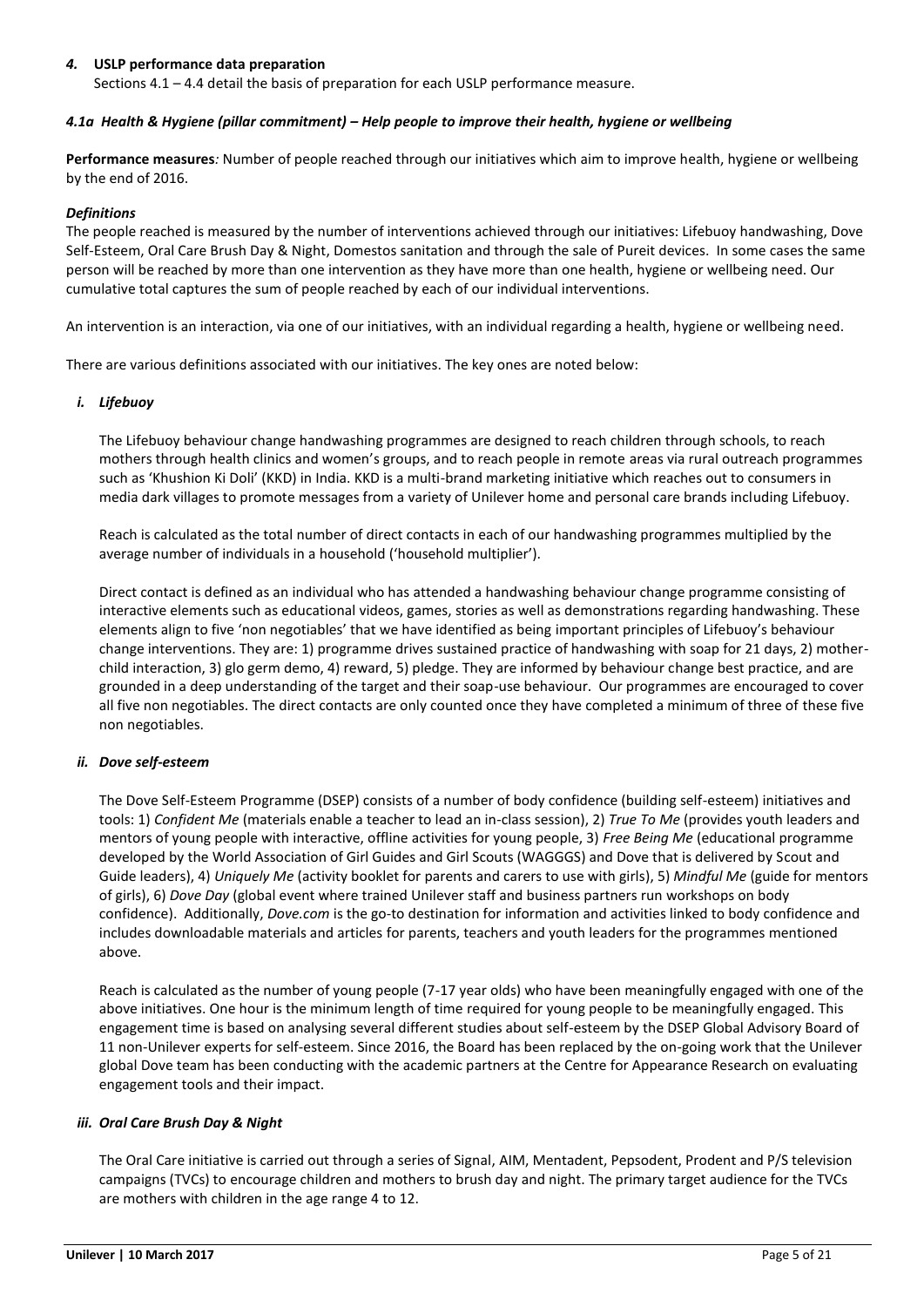Reach is based on the percentage of the audience which is the primary target watching the TVCs in the relevant countries.

#### *iv. Pureit*

Pureit offers a range of in-home water purifiers that provide safe drinking water and meets stringent safety standards.

Reach was calculated as the number of people who gained access to safe drinking water based on the sale of Pureit devices and its consumables for the period 1 January 2005 to 31 December 2013. In 2014 we stopped counting the number of people reached from sale of Pureit devices and added a new target which measures the number of litres of safe drinking water provided since 2005. (see 4.1b).

#### *v. Domestos*

Domestos provides partial or full funding to the UNICEF sanitation programme which helps people gain improved access to a toilet.

Improved access to a toilet is defined as the promoting of the benefits of using clean toilets in communities to encourage a change in behaviour so that people get, use and/or clean toilets. For example, through behaviour change or capacity building programmes encouraging communities to stop the practice of open defecation.

The number of people reached is measured in two ways:

- The number of people living in a community where behaviour change programmes have been run by UNICEF and the practice of open defecation has ended in that community; and
- The number of people indirectly reached through capacity building programmes run by UNICEF.

#### *Scope*

The number of countries in which the initiatives have been carried out is:

- *i. Lifebuoy:* Lifebuoy programmes have been carried out in 29 countries.
- *ii. Dove self-esteem:* Dove self-esteem programmes have been carried out in 139 countries.
- *iii. Oral Care Brush Day & Night:* Oral Care Brush Day & Night campaigns have been carried out in 21 countries.
- *iv. Pureit:* People have been reached through the sale of Pureit devices in 12 countries.
- *v. Domestos:* Domestos programmes have been carried out in 62 countries.

#### *Performance data preparation and assumptions*

The performance measure is calculated by the Unilever group team by summing the number of people reached by each of the initiatives. This performance measure is subject to internal review to identify and correct material anomalies before it is reported.

The approach taken to measure our performance data is dependent on the initiative and is set out below:

*i. Lifebuoy*: Number of people reached by Lifebuoy handwashing programmes since 2010 (this covers period from 1 January 2010 to 31 December 2016).

The average number of attendees of intervention sessions (direct contacts) are logged and consolidated into the total number of direct contacts per programme in each 'in scope' country. This data is captured by local programme administrators (third party agencies and/or Unilever staff), consolidated and reviewed at country level, before being shared with our Unilever group team for review and reporting.

A household multiplier is applied when the specific programme has met at least three of the five non-negotiables. The application of the household multiplier is based on previous research evidence which demonstrates that each individual will take back to their family household the learning from attending the intervention programme.

In the case of multi-brand rural intervention programmes, such as KKD in India, we count the total number of direct contacts attending i.e. we do not apply a household multiplier to these programmes.

For the countries which have been running programmes before 2014, the average number of individuals in a household in each 'in scope' country is based on national census data or recognised survey data. For countries in which the programmes have been executed for the first time since 2014, average number of individuals in a household is based on the latest census data taken from Euromonitor International.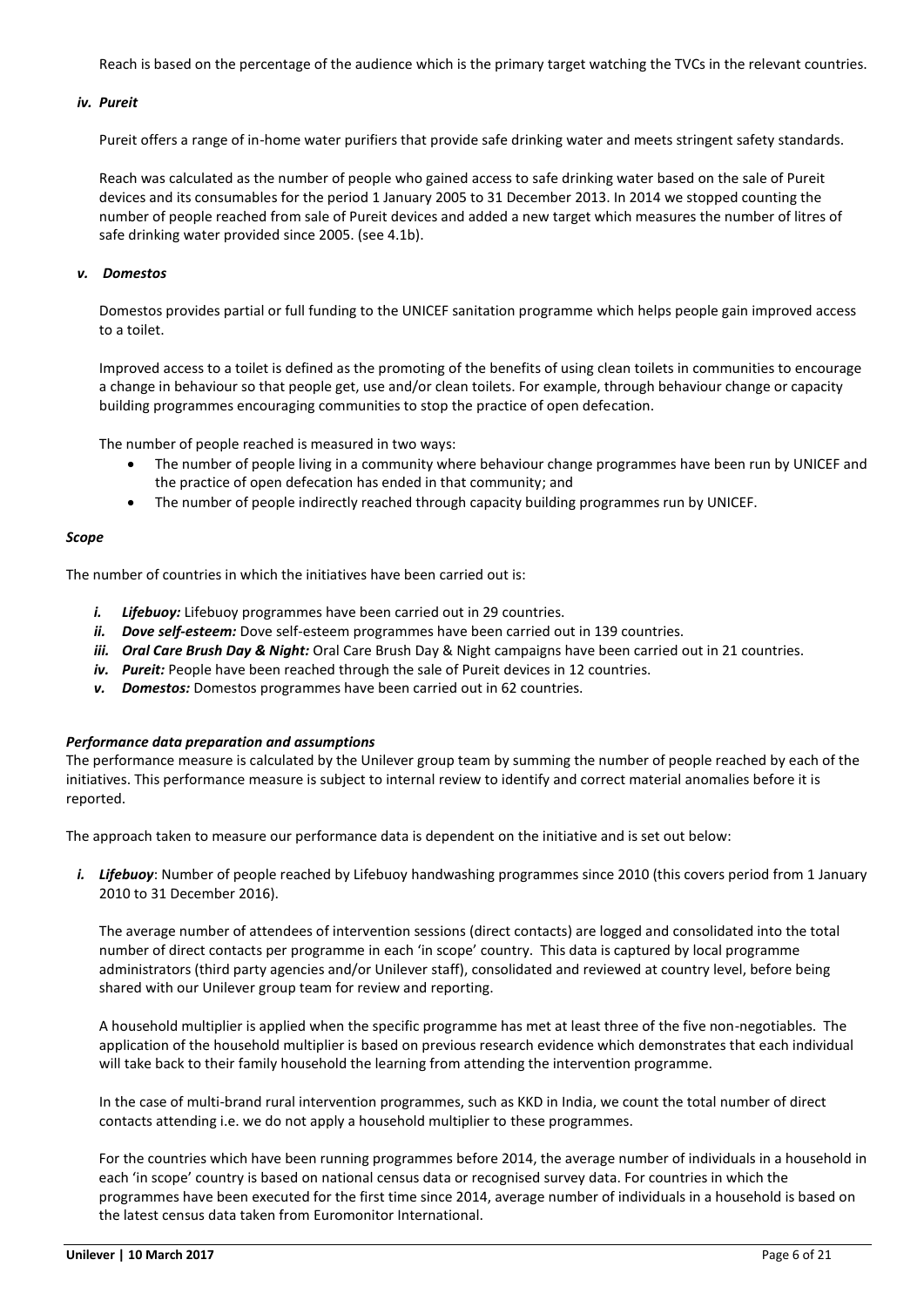Where different handwashing programmes are run in the same locations, contact with more than one family member of a single household could result. To remove this double counting, we exclude the direct contacts reached of a programme according to the following:

- Where two programmes are run in the same area the programme with lower reach (by direct contact) is excluded.
- In Vietnam and Indonesia, where programmes which target mothers and programmes which target schoolchildren run concurrently, a statistical analysis is used to determine any double counting.

No adjustment is made for siblings from the same household reached directly by programmes due to lack of accurate sibling data.

*ii. Dove self-esteem*: Number of young people reached through the DSEP initiatives since 2005 (this covers the period 1 January 2005 to 31 December 2016).

The young people reach number is measured using a combination of registers (of individuals or number of materials handed out) at local events and data analytics tools for materials downloaded from selfesteem.dove.com or those of our partner organisations (i.e. WAGGGS and member associations).

The majority of the reach data is captured by local programme administrators (third party agencies/associations and/or Unilever staff) and then reviewed at country level by Unilever Dove brand managers. The data is consolidated and reviewed by the Unilever global Dove team.

The reach count for downloaded materials is determined by applying discounting and multiplier factors depending on the type of materials being accessed. For example, with WAGGGS, using Google analytics we:

- 1) measure the number of downloads of the 11-14s activity pack and the 7-10s activity pack;
- 2) reduce this by 50% to account for double downloads or material not being with a group of girls; and
- 3) multiply by the average group size of girls attending (based on information provided by WAGGGS).

The risk of double-counting of lives reached is taken into account as follows:

- The overall take up of multiple DSEP initiatives (i.e. at school and youth group) remains relatively low.
- Teachers' lesson planning ensures the risk of students receiving body confidence education more than once in the same school year is highly unlikely.
- Specific discounting and multiplier factors have been applied to the programmes.
- *iii. Oral Care Brush Day & Night*: The number of people reached through the Brush Day & Night campaign since 1 January 2010 (this covers the period 1 January 2010 to 31 December 2016).

The number of people reached is based on the penetration of specific Oral Care television campaigns (TVCs) in-scope countries for the 12 month period.

The TVC data is captured by local third party agencies that determine what percentage of the relevant target audience (mothers with children aged 4-12) would have seen the Oral Care TVCs. A global third party media data agency, Mindshare, consolidates the country level data.

In order to determine the reach data for each in-scope country, discounting and multiplier factors are applied as follows:

- The percentage of the target audience watching the TVCs (over the 12 month period) is multiplied by the number of mothers (with children aged 4-12) in each country to give a total reached number. The household data is provided by Euromonitor International (same source used for Lifebuoy).
- A discounting factor is applied to take account of possible double-counting risks when similar TVCs are aired over a number of years. For example, if a TVC was run in the prior year, only 1/12 of the current year total reached number is used, and if the TVC was run in the year before, only 2/12 is used, and so on.

In some countries, where access to the coverage data from TVCs or population data is not available or there has been a socio-political crisis, reach data is excluded.

The total data, per in-scope country, is provided to the Unilever Oral Care team for review and reporting.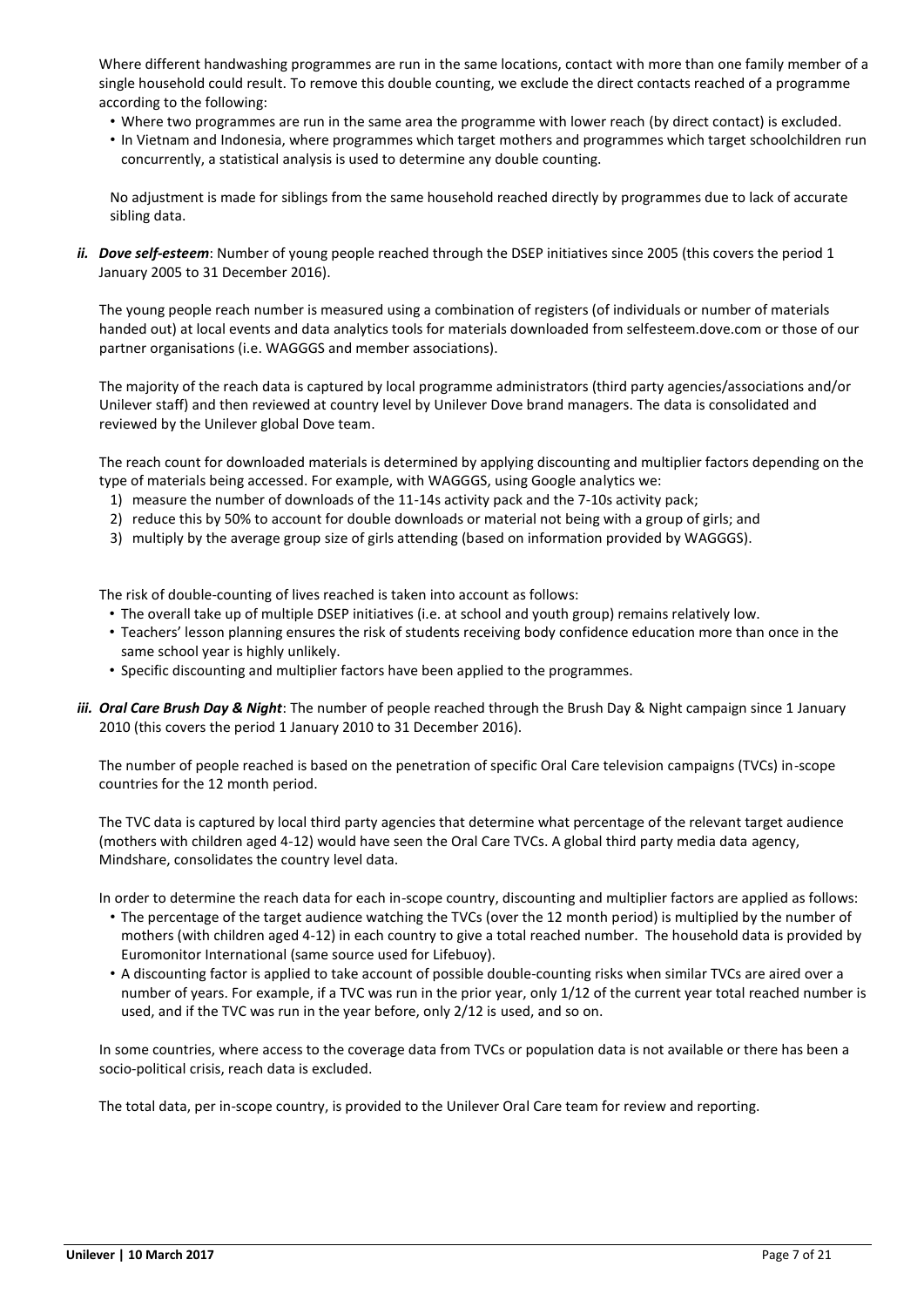*iv. Pureit*: The number of people reached (gaining access to safe drinking water) through sales of Pureit devices (Pureit water purifiers and Germ Kill Kits) between 1 Jan 2005 to 31 Dec 2013.

The numbers of Pureit devices sold are obtained from the relevant Unilever sales management systems in each 'in scope' country. It is assumed that all Pureit devices distributed in each 'in scope' country are used by individual households in that country.

The number of people gaining access to safe drinking water is calculated from the total number of Pureit devices sold multiplied by the average number of individuals in a household applicable to each of the 'in scope' countries.

The following assumptions have been included in the calculations:

- Unilever's range of Pureit devices and consumables sold to its customers (e.g. retailers) are sold onto end-consumers.
- All consumables and devices sold are used upon purchase.
- The full purification capacity of each consumable is used within one year.
- The full purification capacity of each consumable is used before replacement.
- There is a zero percent failure rate, as all returns can be repaired and returned to consumers.

The average number of individuals in a household in each 'in scope' country is based on national census data or recognised survey data.

The number of people who have gained access to safe drinking water from Pureit has been rounded down to the nearest 5 million.

*v. Domestos*: The number of people reached by Domestos funded programmes which help people gain improved access to a toilet (this covers the period 1 January 2012 to 31 December 2015).

The performance measure is calculated by the Unilever group team by summing the number of people reached by each of the UNICEF programmes.

All information is collected, assessed and calculated by UNICEF in accordance with its own methodology and reported to Unilever. The number of people reached is calculated in two ways:

- The number of people reached by behaviour change programmes or indirectly reached by capacity building programmes in certain in-scope countries, is calculated by estimating the number of people living in communities that have been declared as open defecation free. UNICEF or the government/relevant organisation assesses whether the practice of open defecation has ended at that given point in time. Once a community has been declared open defecation free, the whole population of that community is included, as it is assumed that they will all benefit from the change in behaviour.
- The number of people indirectly reached by capacity building programmes in other in scope countries, is calculated by multiplying the number of households with a new toilet by a household multiplier (UNICEF source data). This is based on the assumption that all individuals in the household will use the new toilet.

Where programmes have been entirely funded by Unilever, all people reached are included in the reported number. Where programmes are partially funded by Unilever the number of people reached is reported based on Unilever's proportion of funding i.e. the % of Unilever funding is applied to the total people reached. Where programmes have run for several years and Unilever has not (wholly or partially) funded all years, the total number of people reached is divided by the number of years the programme has been running to obtain an average annual figure to date.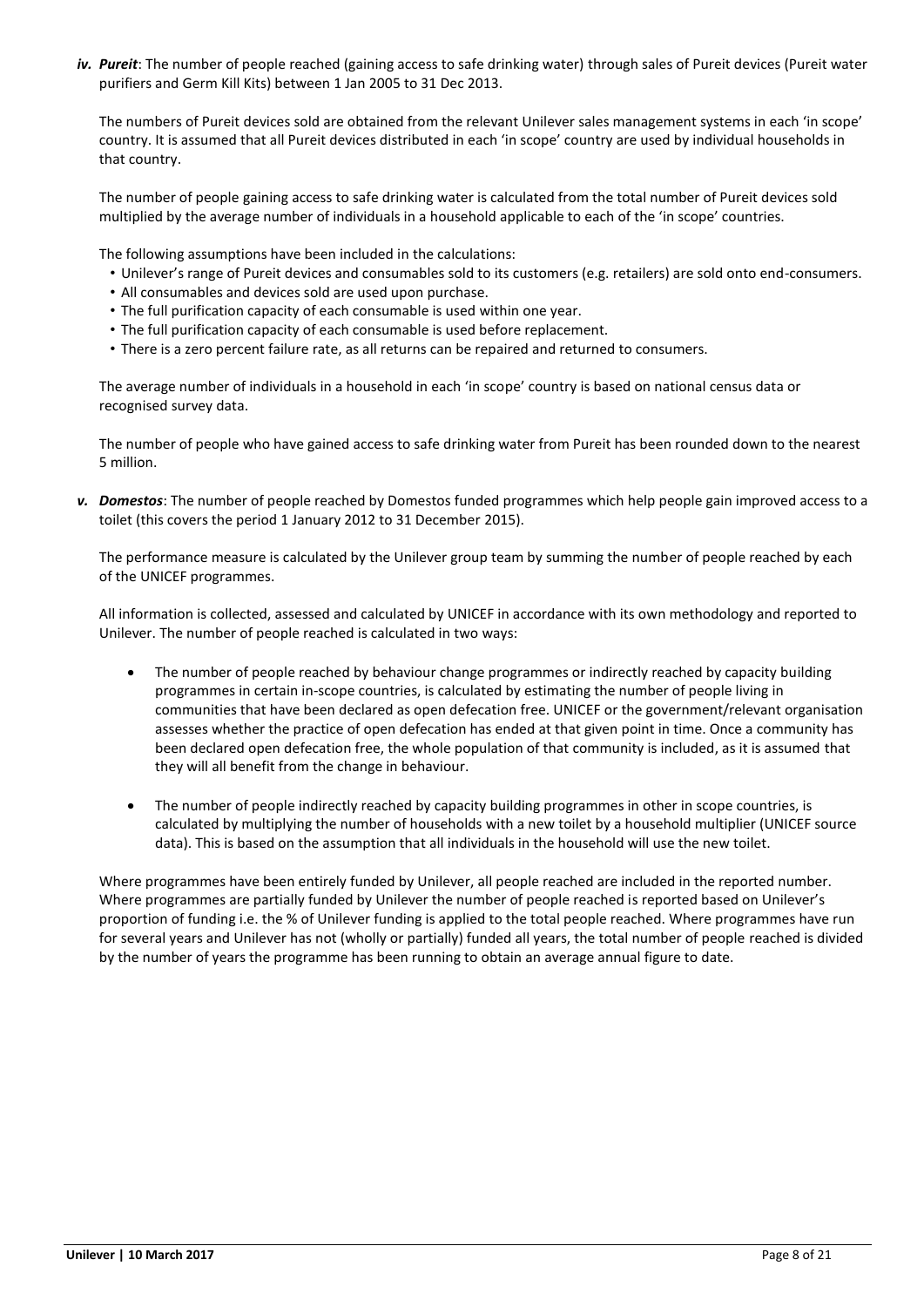# *4.1b Health & Hygiene (pillar commitment) – Help people to improve their health, hygiene or wellbeing*

**Performance measure***:* The number of litres of safe drinking water provided through the sales of Pureit devices (Pureit water purifiers and Germ Kill Kits) since 2005. The reporting period is from 1 January 2005 to 31 December 2016.

### *Definitions*

- Pureit offers a range of in-home water purifiers that provide safe drinking water and meets relevant safety standards in the countries that the Pureit devices are sold.
- The volume, in litres, of safe drinking water is based on the capacity of the Pureit devices sold.

### *Scope*

There are 12 countries "in-scope" of this performance measure where Pureit is currently available: Bangladesh, Brazil, China, Ghana, India, Indonesia, Kenya, Mexico, Nigeria, Pakistan, Philippines and Sri Lanka.

In March 2014, Unilever acquired Qinyuan, which sells water purification devices in China. The number of litres of safe drinking water provided by Qinyuan is not currently in the scope of this performance measure.

### *Performance data preparation and assumptions*

The number of litres of safe drinking water provided is calculated as the total number of devices and consumables sold multiplied by the total purification capacity (in litres) of each device or consumable during its lifetime, for each of the countries in scope of the performance measure.

The volume measured is the capacity of the device and not the actual/assumed consumption by individuals. The purification capacity of each product has been determined through product certificates and tests to confirm the purity which have been reviewed and signed-off by Unilever's Research and Development team.

The following assumptions have been included in the calculations:

- Unilever's range of Pureit devices and consumables sold to its customers (e.g. retailers) are sold onto end-consumers.
- All consumables and devices sold are used upon purchase.
- The full purification capacity of each consumable is used within one year.
- The full purification capacity of each consumable is used before replacement.
- There is a zero percent failure rate, as all returns can be repaired and returned to consumers.

A number of consumables (Germkill Kits) were provided to distributors to package with Pureit devices and not sold separately as replacements. This has resulted in double counting litres of safe water between 2011 and 2015 for these consumables. The cumulative number to 2015 is restated from 78 billion litres to 73 billion litres.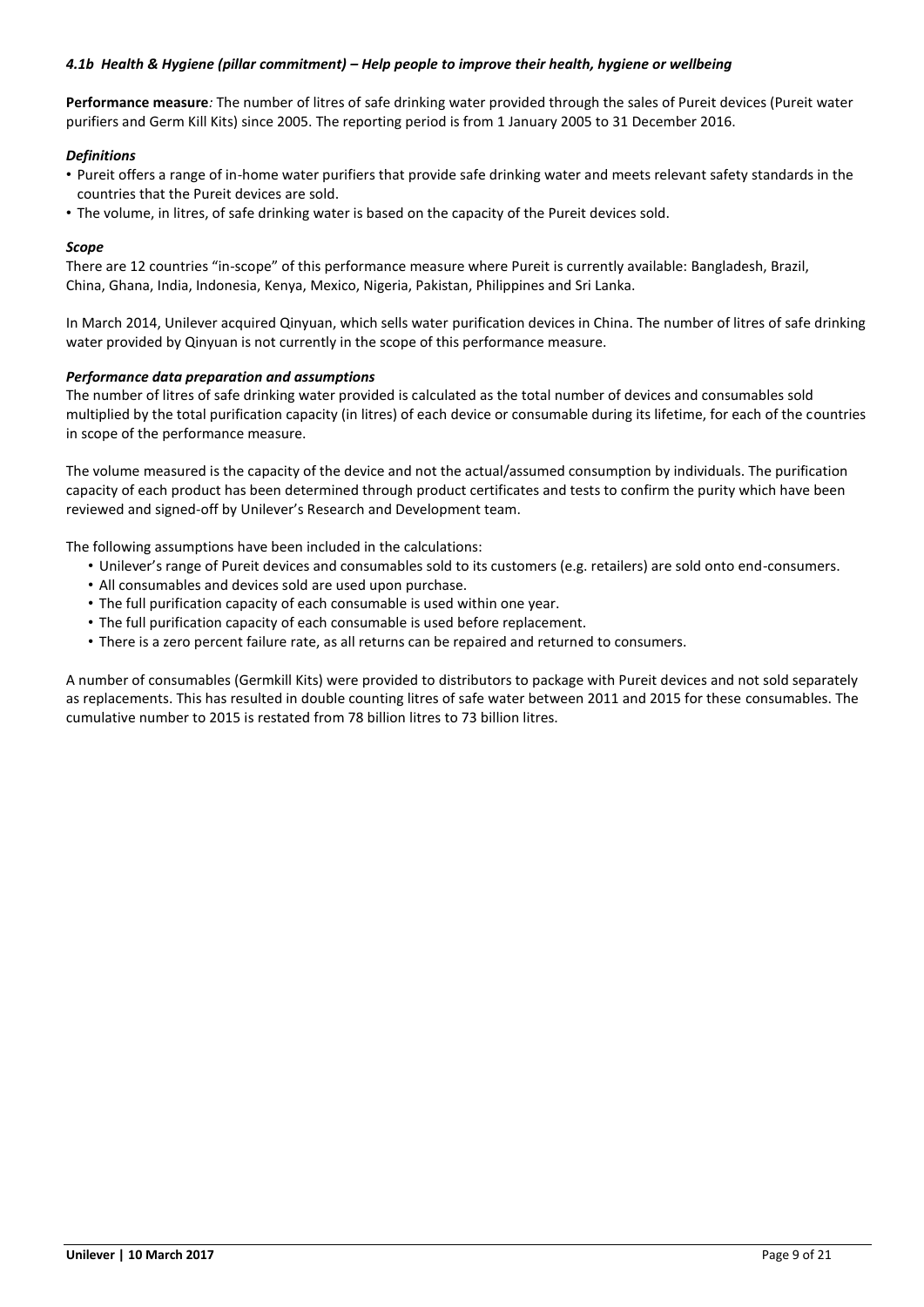# *4.2 Waste – Halve the waste impact associated with the disposal of our products by 2020*

### **Performance measure**

The percentage change in the waste impact of our products across the lifecycle per consumer use between the period measured from 1 January 2010 to 31 December 2010 ("2010 baseline") and the period measured from 1 July 2015 to 30 June 2016 ("2016 footprint").

### *Definitions*

- The waste performance measure considers waste from disposal of our primary and secondary packaging only to the extent that this has not been recycled, reused, or recovered, plus product left behind in the primary pack at disposal ("leftover").
- The waste performance measure is expressed on a 'per consumer use' basis. 'Per consumer use' refers to the consumed amount per individual portion, single use or serving of a Unilever product by one person. It is based on the amount of product sold to the consumer, and either the recommended dose/use or habits data.
- Recycled packaging refers to packaging that has been converted back into its original material.
- Recovery refers to the recapture of energy embedded within packaging.
- Reuse refers to packaging which is reused for its original application (e.g. refilled) or for a different application (e.g. ice cream tubs reused to store food).

### *Scope*

Our waste performance measure calculates the waste related to the disposal of our packaging and leftover.

- In 14 key countries: Brazil, China, France, Germany, India, Indonesia, Italy, Mexico, Netherlands, Russia, South Africa, Turkey, UK, and USA.
- For our 12 sub-categories: Baking Spreading and Cooking, Beverages, Deodorants, Dressings, Hair Care, Household Care, Ice Cream, Laundry, Oral Care, Savoury, Skin Care, and Skin Cleansing.
- In two phases in our life cycle: raw materials (primary packaging and secondary packaging, which has not been recycled, recovered or reused), and consumer use (leftover).

Products excluded from the waste performance measure are:

- Those for which the required data is not available with sufficient detail and/or where Unilever does not have direct influence over the footprint of the finished product, namely: products developed and manufactured through our joint venture operations, products distributed to professional markets via Food Solutions, bulk items and export items that are sold to third parties as unfinished products, promotional items and complex packs, and tools and devices (including Pureit).
- Those which have exceptionally high sales volumes expressed in per consumer uses and represent a negligible proportion of our absolute impact, thereby having the potential to distort the 'per consumer use' performance measure (namely Q Tips cotton swabs, Annapurna salt, and Vaseline lip balm).

These exclusions are applied consistently across the GHG, water and waste pillar commitment performance measures.

### *Performance data preparation and assumptions*

Calculating this performance measure requires a detailed analysis of the waste impacts of thousands of products spread across 14 key countries. The results are calculated at a corporate level on a per consumer use basis. The waste impact is calculated for a representative sample of products, based on a clustering of products. The clustering aims to account for at least 80% of our sales volume in the key countries. The representative product assessment is then extrapolated at a category and country level to account for the un-clustered products in each of the 14 key countries.

For each representative product, a number of internal and external data sources are used to describe the various life cycle activities and inputs (e.g. specification of product, consumer use data). Consumer use is determined based on either consumer habits studies or on-pack recommendations. In cases where relevant consumer habits studies are unavailable, internal expert opinion is used. Consumer use data often varies by country. The amount of packaging that has been recycled, reused, or recovered is determined using relevant Recycling and Recovery Indices ("RRI") from each of the 14 key countries. Sources of RRI include government-published or industry-average data. In cases where these sources are unavailable or unreliable, internal expert opinion is used.

The 2010 baseline has been restated by a reduction of 0.04g per consumer use due to an error in the packaging weight of a Dove soap bar. The 2015 reported performance of a 29% reduction against the 2010 baseline has been recalculated as a 26% reduction against the 2010 baseline.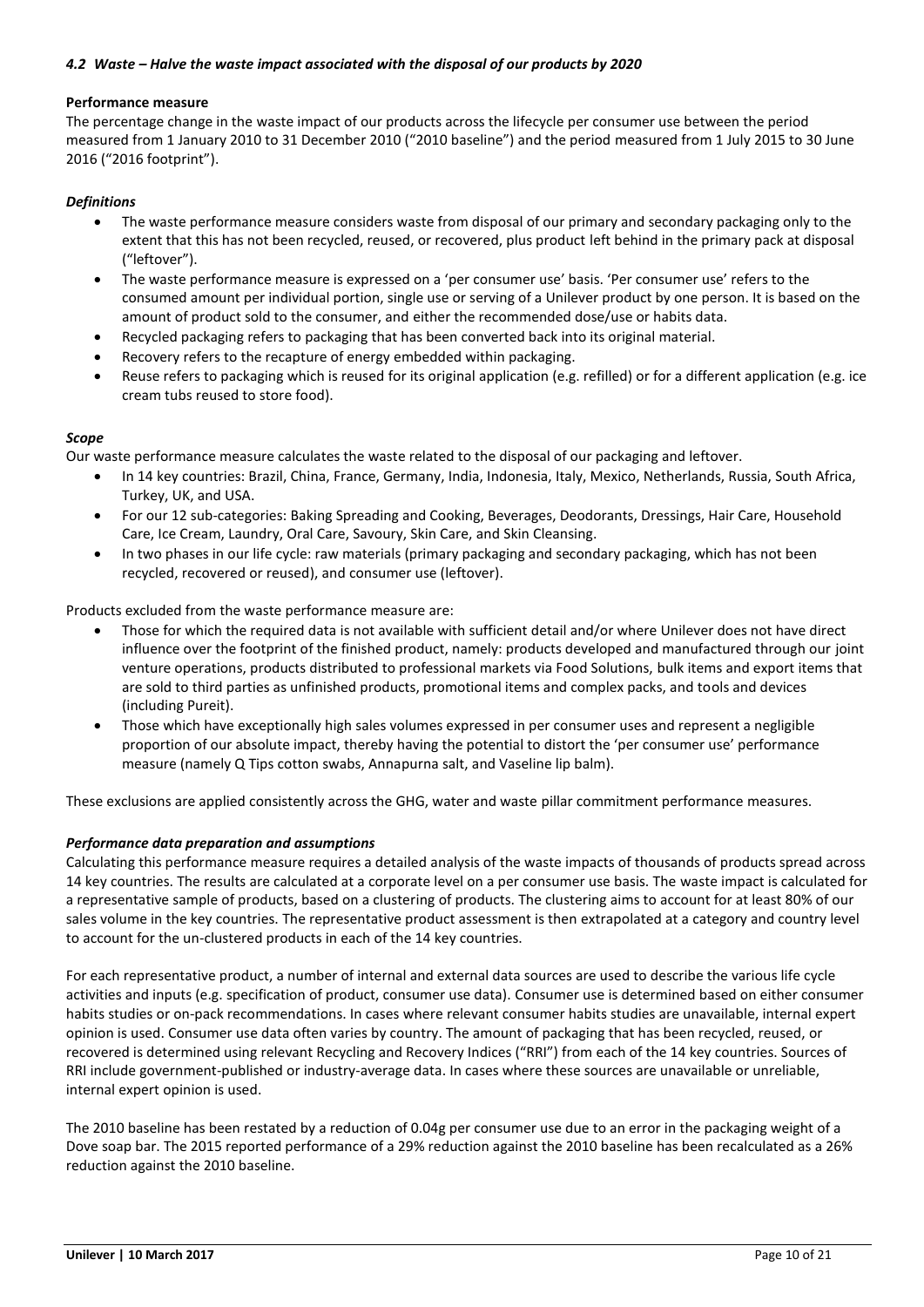# *4.3 Sustainable sourcing – Sustainable paper and board*

**Performance measure**: The percentage of our purchased paper and board packaging (that is wood fibre based) coming from sustainable sources (certified as sustainable or recycled materials) from 1 January 2016 to 31 December 2016.

Of the above performance measure only the percentage of our purchased paper and board packaging (that is wood fibre based) from certified as sustainable sources has been subject to independent assurance.

# *Definition*

- The wood fibre based paper and board packing includes both virgin wood fibre and recycled fibre materials, often combined in a single product.
- Sustainable sources refers to the wood fibre in our purchases of paper and board packaging that has either come from a sustainably managed certified forest or plantation (virgin) with a full chain of custody, or recycled waste materials.
- The Forest Stewardship Council (FSC) and the Programme for Endorsement of Forest Certification (PEFC) schemes are considered to be acceptable in accordance with Unilever's sustainable sourcing policy\*.
- Recycled fibres are:
	- Pre-consumer waste originating from fibre that has been diverted from a waste stream during the manufacturing process and has not been used by the end consumer.
	- Post-consumer waste that has been used for its intended purpose by the end users of the product and has been reclaimed from a waste stream.
- Supplier self-declarations are requested from all of our paper and board packaging suppliers regarding the content of the materials supplied in respect of weight, wood-fibre content, certification status and composition (recycled vs virgin).
- All shipments to our manufacturing sites are uniquely identified so can be traced to specific supplier and source.

### *Scope*

Paper and board packaging includes folding cartons, customer packaging, aseptic, and ice cream sticks, but does not include:

- Flexibles and labels these are considered to be light weight and immaterial items compared to all other forms of primary packaging;
- Tea bags majority of tea bags are made from food grade plastics and silks;
- Purchases by third parties that manufacture products for Unilever; and
- Packaging where the underlying data relating to weight per thousand pieces cannot be obtained or accurately estimated. These exclusions represent 1% of our total spend on paper and board packaging.

### *Performance data preparation and assumptions*

All paper and board packaging purchases are recorded in Unilever's purchasing systems. When purchases are recorded in Unilever's systems, two processes are instigated to determine the total volume of paper and board purchased, and what proportion of it comes from sustainable sources:

- a) All paper and board purchases are consolidated into a single system and converted into a standard unit of weight. This volume data is subject to review and approval by relevant Unilever experts.
- b) A self-declaration request is sent to all suppliers on a quarterly basis to provide the following information per shipment :
	- weight per thousand pieces of each type of packaging material;
	- percentage of the total weight that is wood fibre;
	- certification (FSC or PEFC) claim related to the supply, if relevant; and
	- composition of packaging material in terms of percentage that is recycled fibre and percentage that is virgin wood fibre.

This information is used to calculate the sustainably sourced volumes purchased from each supplier. Some suppliers use estimates in their self-assessments on the above information.

On an annual basis Unilever commissions an independent third party (Proforest Limited) to perform a desktop based verification of a sample of supplier self-declarations. Sampling is done on a statistical basis taking into account large volume and small volume suppliers, as well as those that provide materials that meet one of the certification standards, and those that do not. The selected suppliers are sent questionnaires, by Proforest, to complete and are requested to provide relevant evidence supporting their self-declaration. The scope of the Proforest verification is from 1 October 2015 to 30 September 2016.

The results of the verification are converted into a 'correction factor' and applied to the actual consolidated volume of paper and board packaging purchased for the period 1 January 2016 to 31 December 2016.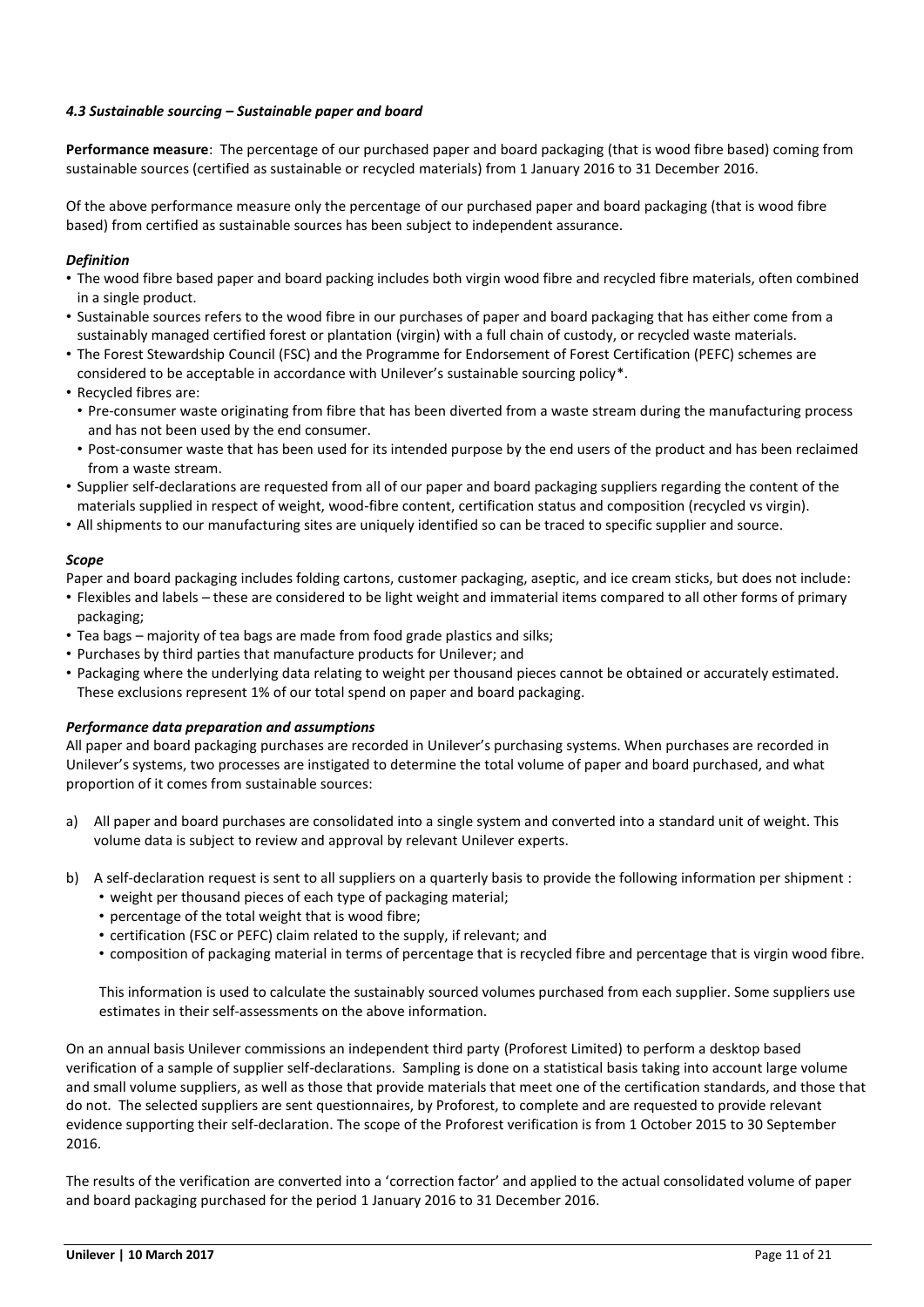\* *Unilever's sustainable sourcing policy (wood-fibre based materials): [https://www.unilever.com/Images/final-wood-fibre-based-material](https://www.unilever.com/Images/final-wood-fibre-based-material-policy-for-publication_tcm244-426886_en.pdf)[policy-for-publication\\_tcm244-426886\\_en.pdf](https://www.unilever.com/Images/final-wood-fibre-based-material-policy-for-publication_tcm244-426886_en.pdf).*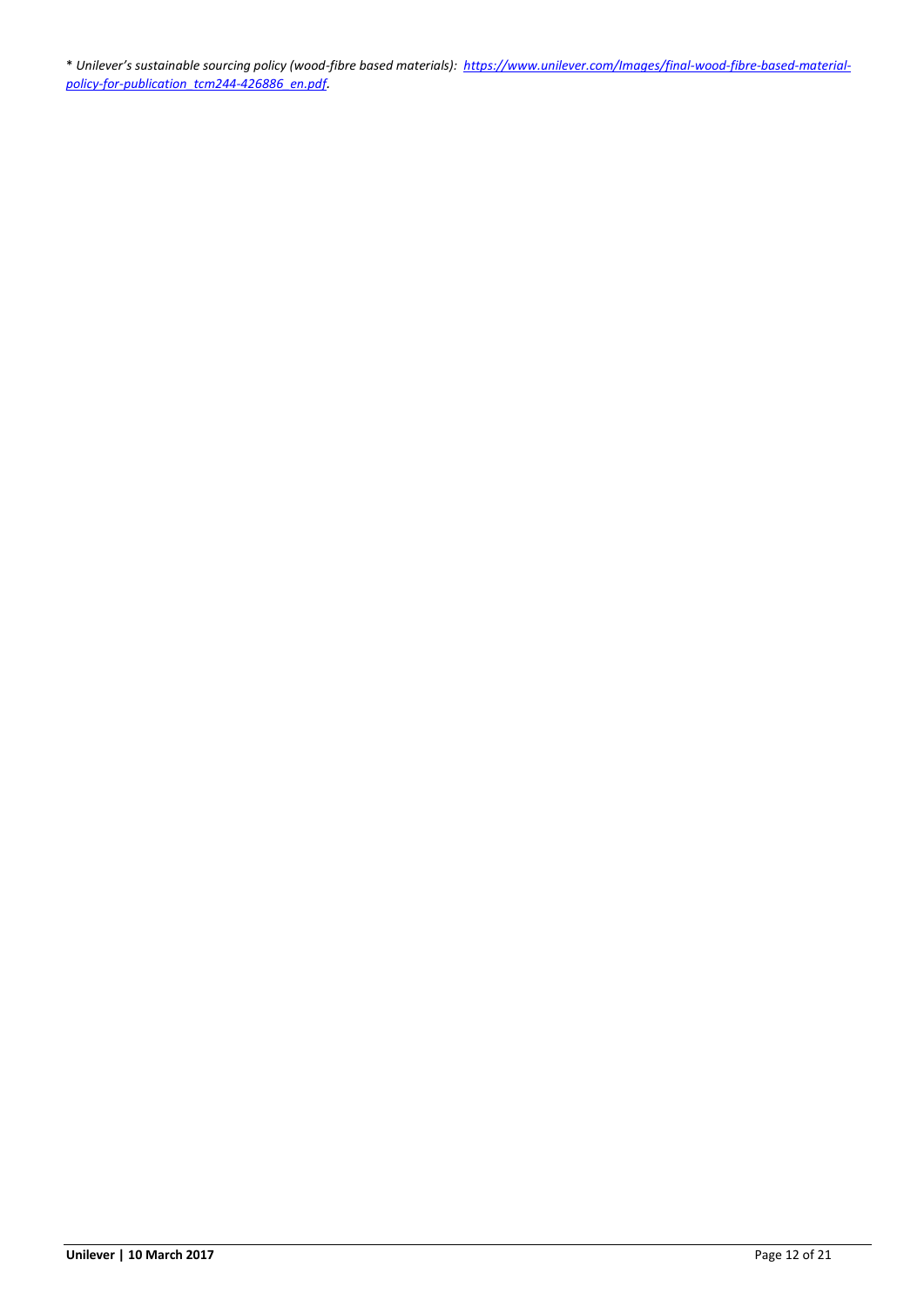### *4.4 Sustainable sourcing – Sustainable herbs and vegetables, fruit and sugar*

*Performance measure:* There are three specific measures:

- The percentage of top 13 herbs and vegetables purchased from sustainable sources from 1 January 2016 to 31 December  $2016$
- The percentage of fruit purchased from sustainable sources from 1 January 2016 to 31 December 2016; and
- The percentage of sugar purchased from sustainable sources from 1 January 2016 to 31 December 2016.

### *Definitions*

- Our definitions of herbs, vegetables, fruit, and sugar raw materials are defined based on a selection of Global Local Items identified by our Ingredients Team and agreed with our Material Expert Team. Herbs, vegetables, fruit and sugar are in the top 10 agricultural raw material groups in scope for the USLP.
- The top 13 herbs and vegetables refers to a group of raw materials made up of the following crops: tomato, potato, onion, leek, pumpkin, green beans, mushrooms champignon, peas, celeriac, carrot, basil, chives, and parsley. This group of raw materials represents more than 80% of the total herbs and vegetables volume. All other herbs and vegetables crops are included in a group of raw materials called 'Other Vegetables'.
- Fruit refers to a group of raw materials made up of 58 crops.
- Sugar refers to a group of raw materials comprised of sugar beet and sugar cane derived sugar.
- All suppliers, for all raw materials defined above, are required to comply with the requirements set out in the Unilever Sustainable Agriculture Code 2010 (SAC)\* in order for us to categorise them as sustainable sources. The mechanisms to demonstrate compliance are outlined in the SAC Scheme Rules\*\*.
- The Unilever Sustainable Sourcing Assurance Committee (SSAC) is responsible for the design, maintenance and proper implementation, interpretation and documentation of the SAC Scheme Rules.

### *Scope*

All raw material purchases are in scope for the three performance measures except for:

- Top 13 herbs and vegetables raw materials group excludes spices; and
- Sugar raw materials group excludes confectionary items, sweeteners and starches.

All three raw material groups exclude purchases by third parties that manufacture products for Unilever.

### *Performance data preparation and assumptions*

All raw material purchases are recorded in Unilever's purchasing systems. When purchases are recorded in Unilever's systems, two processes are instigated to determine the total volume of raw materials purchased, and what proportion of it comes from sustainable sources:

### *i. Total purchased volumes*

The purchased volume data for the raw material groups is extracted from the purchasing systems into a single system. The data is then matched against Unilever's product specification data to determine the correct proportion of raw materials purchased - for example when fruit juice purchased, its content, fruit puree and sugar, will be split by volume. The total volume (in tonnes) per raw material group is then calculated. This matching is subject to review and approval by relevant Unilever experts.

### *ii. Sustainable volumes*

The raw materials that are sustainably sourced are tracked through one of the following activities:

- Obtaining a self-declaration from suppliers on their level of compliance with the SAC every 12 18 months; or
- Confirming with suppliers on an annual basis that the raw materials supplied by them are certified against third party standards determined by the SSAC to be equivalent to the SAC.; or
- The purchasing and redeeming of credits (e.g. Bonsucro for sugar cane).

Suppliers which comply with the SAC or provide raw materials which are certified against third party standards are 'tagged' as sustainable. Sustainable suppliers are matched with the consolidated total purchased volume records to calculate the proportion of sustainably sourced volumes.

On an annual basis Unilever commissions an independent third party (in 2015 this was performed by SGS S.A. and in 2016 we changed our provider to Control Union Auditors) to verify a sample of supplier self-declarations. Sampling is done on a statistical basis taking into account sustainability risks associated with the supplier location and volume purchased from each supplier. The scope of the verification is from 1 April 2015 to 31 March 2016. The results of the verification are applied to the total purchased volumes for each raw material from 1 January 2016 to 31 December 2016.

<sup>\*</sup> *SAC 2010 - [https://www.unilever.com/Images/sd\\_unilever\\_sustainable\\_agriculture\\_code\\_2010\\_tcm13-387440\\_tcm244-409788\\_en.pdf](https://www.unilever.com/Images/sd_unilever_sustainable_agriculture_code_2010_tcm13-387440_tcm244-409788_en.pdf)* \*\* *SAC Scheme Rules 2015 - [https://www.unilever.com/Images/scheme-rules\\_tcm244-409273\\_1\\_en.pdf](https://www.unilever.com/Images/scheme-rules_tcm244-409273_1_en.pdf)*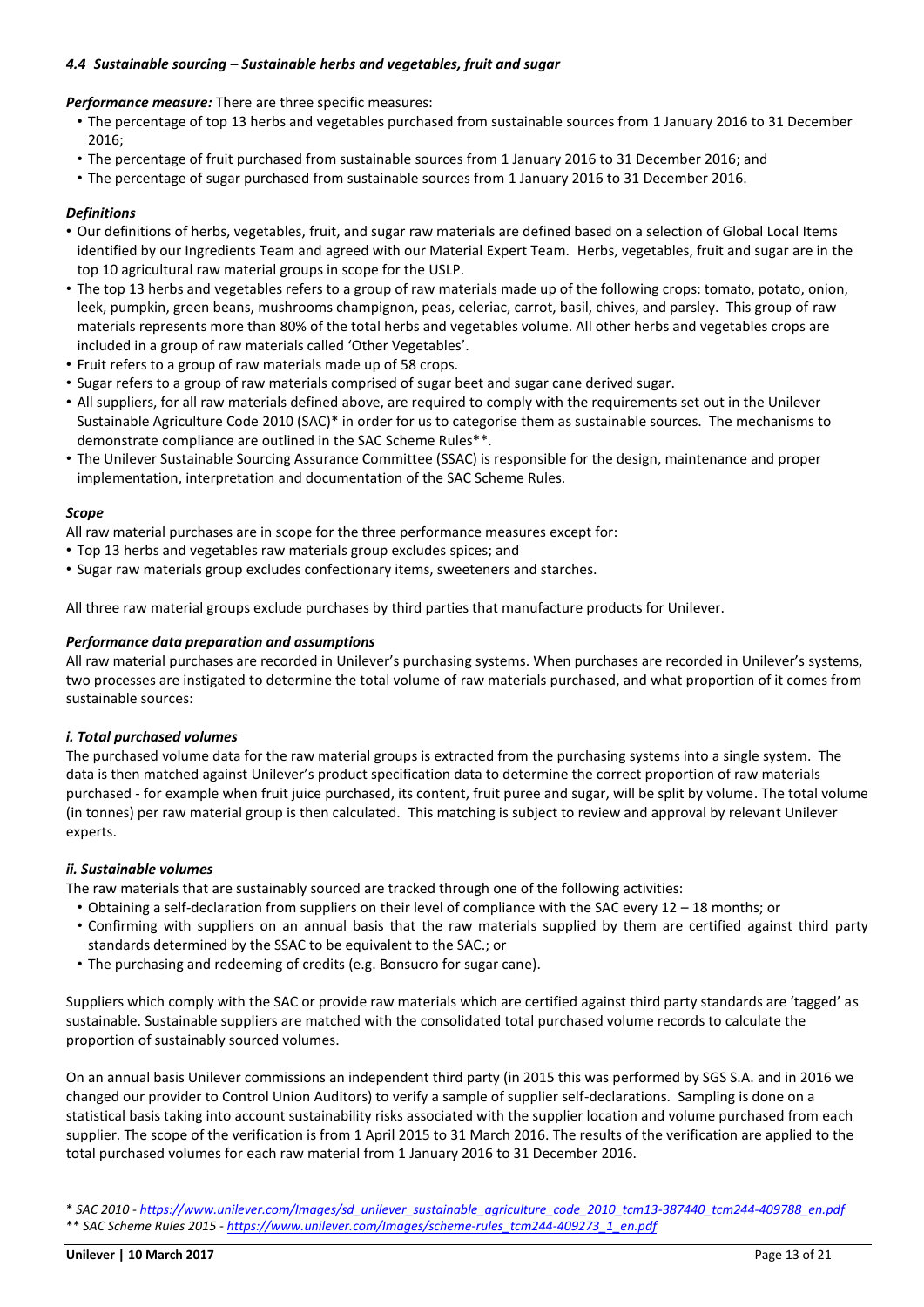# **5. Environmental and Occupational Safety performance data preparation** Sections 5.1 – 5.6 detail the basis of preparation for each EOS performance measure.

# *5.1 Water – Quantity of water abstracted by manufacturing sites*

### **Performance measures**:

- Water abstracted in  $m<sup>3</sup>$  per tonne of production.
- Change in the volume of water in cubic meters  $(m^3)$  abstracted in 2016 (1 October 2015 to 30 September 2016) compared to 2008 (1 January 2008 to 31 December 2008).
- Percentage change in the volume of water abstracted per tonne of production in 2016 (1 October 2015 to 30 September 2016) compared to 2008 (1 January 2008 to 31 December 2008).

# *Definition*

Each factory records water abstracted for use in manufacturing from various sources. These sources are classified as; municipal/piped sources, groundwater (direct abstraction by site), surface water (direct abstraction from river or lake), brackish/saline sources (direct abstraction from estuary or sea), water delivered to site by tanker, non-contact cooling water (any source).

Total water abstracted is the sum of these sources, measured in cubic metres.

We calculate water abstracted per tonne of production, based on total water abstracted in cubic metres divided by the sum of production volume in tonnes reported by each manufacturing site.

# *Scope*

Manufacturing sites included in the performance measures are those which meet all the following criteria:

- The site is owned or leased by Unilever.
- Unilever personnel are running/controlling the site.
- The site manufactures or packs Unilever products or materials used in Unilever products.
- Production lines on new sites are only included once fully commissioned, which occurs once there has been sign-off by technology providers and R&D sign-off.

A manufacturing site may have one or more factories. Reporting will be performed for individual factories on a manufacturing site when the above conditions are met for one or more of the factories on the site.

Manufacturing sites excluded from the performance measures are those that meet the following criteria:

- Sites which are owned by Unilever but are run by third party companies.
- Sites owned by third parties that produce (pack or make) our products.
- Sites that are under commissioning. Indicators for when a site is still under commissioning, includes:
	- Site not been released for normal production for more than 72 consecutive hours.
	- No quality norms being achieved over a similar time period while running at rated throughput.
	- Not all sections / modules within the plant being able to perform to rated parameters.
	- Site not yet being depreciated.
	- Technology guarantee checks not yet performed.
	- Sites where decommissioning has started.

Non-manufacturing sites are offices, research laboratories and marketing/sales organisations.

Water used at our manufacturing sites from the following sources are excluded from total water abstracted:

- Rainwater captured and treated on the manufacturing site; and
- Embedded water or water contained in raw materials.

# *Performance data preparation and assumptions*

Water abstraction data is taken from meter reads/invoices and captured by each manufacturing site in the EPR system. All data is recorded in cubic metres. The EPR system summarises and aggregates the data into standard reports by manufacturing site and at regional and global levels.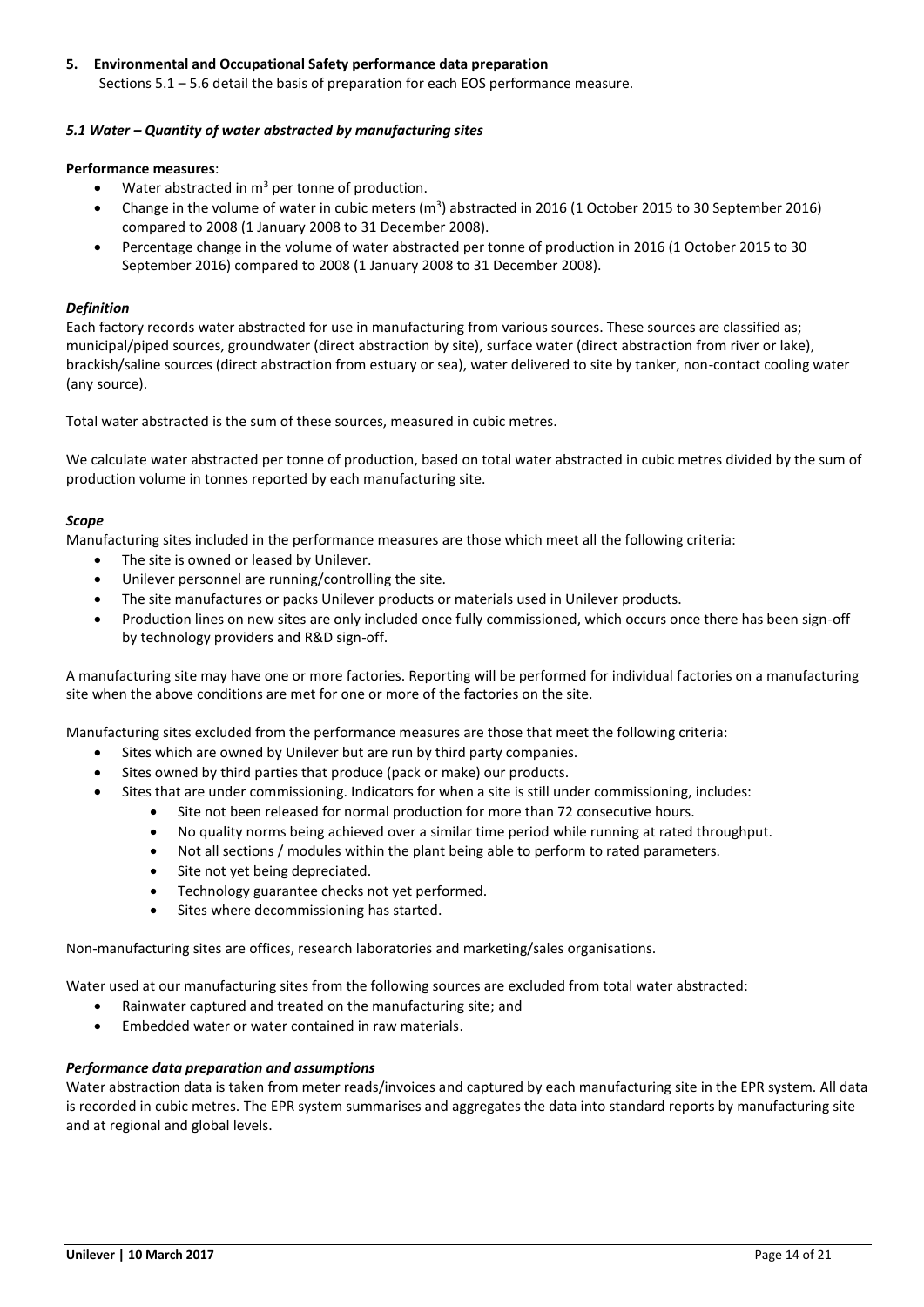# *5.2 Water - Emissions of chemical oxygen demand (COD) by manufacturing sites*

### **Performance measure:**

 Chemical oxygen demand (COD) in kg per tonne of production in 2016 (this covers the period 1 October 2015 to 30 September 2016).

### *Definition*

COD represents the ingredients and product lost from our manufacturing processes in process wastewaters. It arises mainly during cleaning operations.

COD is widely used by regulatory bodies to control industrial wastewaters and to calculate the correct level of charges for downstream municipal wastewater treatment, which is designed to remove most of the COD before the wastewater is discharged to the environment.

### *Scope*

Manufacturing sites included in the performance measures are those which meet all the following criteria:

- The site is owned or leased by Unilever.
- Unilever personnel are running/controlling the site.
- The site manufactures or packs Unilever products or materials used in Unilever products.
- Production lines on new sites are only included once fully commissioned, which occurs once there has been sign-off by technology providers and R&D sign-off.

A manufacturing site may have one or more factories. Reporting will be performed for individual factories on a manufacturing site when the above conditions are met for one or more of the factories on the site.

Manufacturing sites excluded from the performance measures are those that meet the following criteria:

- Sites which are owned by Unilever but are run by third party companies.
- Sites owned by third parties that produce (pack or make) our products.
- Sites that are under commissioning. Indicators for when a site is still under commissioning, includes:
	- Site not been released for normal production for more than 72 consecutive hours.
	- No quality norms being achieved over a similar time period while running at rated throughput.
	- Not all sections / modules within the plant being able to perform to rated parameters.
	- Site not yet being depreciated.
	- Technology guarantee checks not yet performed.
	- Sites where decommissioning has started.

Non-manufacturing sites are offices, research laboratories and marketing/sales organisations.

The Unilever COD data represents the effluent load discharged from the boundary of the manufacturing site. It is typically calculated from a representative concentration of COD in the wastewater and volumetric flow of the wastewater.

Reuse of COD on-site, for example through irrigation of land on the Unilever site, is excluded from reported COD.

### *Performance data preparation and assumptions*

The COD load is typically calculated using COD concentration data measured in on site laboratories or those of wastewater treatment companies and volumetric flow data from effluent flow meters on site.

Where direct measurement of COD is not carried out, estimation methodologies are applied by applying a standard conversion factor to COD measurement with reference to BOD (Biological Oxygen Demand) measurements and COD:BOD ratios for sites with similar product output or by using an average COD concentration per tonne of production based on similar manufacturing sites or those obtained during production trials.

The data does not make any allowance for the fact that based on individual site data we estimate that around a further 90% of this material is removed in municipal wastewater treatment plants. Consequently the COD load which actually reaches the environment is much lower.

The COD values from effluent discharge were under-reported in the prior year for the following sites:

- Port Sunlight (UK): COD value not measured and the effluent sent off-site was incorrectly recorded as 'recycled'.
- Goiania (Brazil): Effluent treatment plant was sold to third party and therefore COD values should have been recorded at pre-treatment values.
- Recife (Brazil): COD value not measured and the effluent sent off-site was incorrectly recorded as 'recycled'.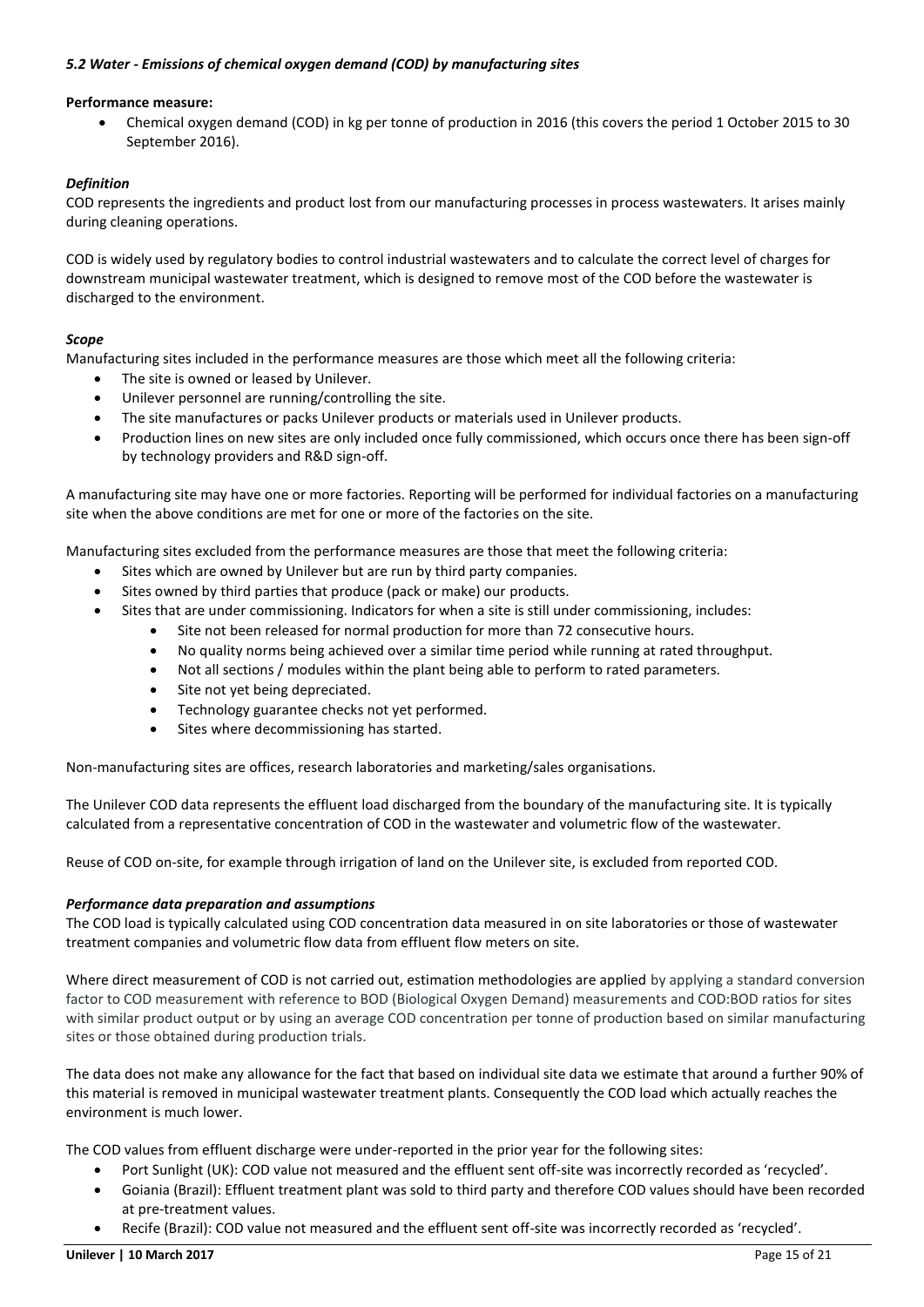We have calculated the prior year COD values for these sites using actual data, where available, and estimates. The total adjustment is 3,794 tonnes which accounts for 20% of group prior year COD performance. This adjustment results in emissions of chemical oxygen demand (COD) in kg per tonne of production to be restated for the prior year from 0.95 to 1.14. There are no other sites for which COD values need to be recalculated and restated.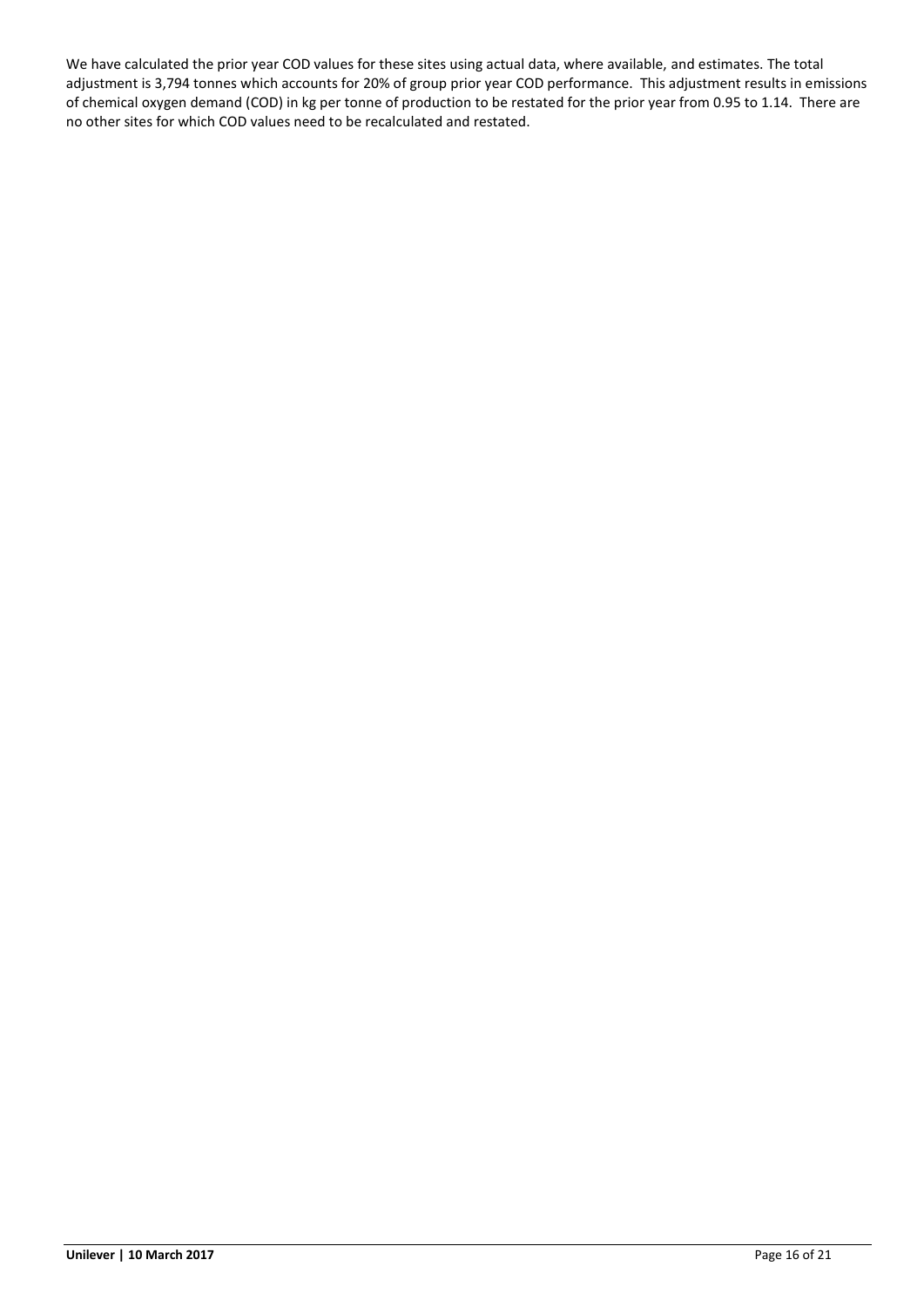### *5.3 Greenhouse gas emissions and energy use by manufacturing sites*

### **Performance measures**:

- CO<sup>2</sup> emissions from energy use (market and location based) in tonnes in 2016 (this covers the period 1 October 2015 to 30 September 2016).
- $CO<sub>2</sub>$  emissions from energy use in kg per tonne of production (market based) in 2016 (this covers the period 1 October 2015 to 30 September 2016).
- Change in the tonnes of CO<sup>2</sup> emissions from energy use (market based) in 2016 (1 October 2015 to 30 September 2016) compared to 2008 (1 January 2008 to 31 December 2008).
- Percentage change in CO<sub>2</sub> from energy use (market based) per tonne of production in 2016 (1 October 2015 to 30 September 2016) compared to 2008 (1 January 2008 to 31 December 2008).
- Total energy use in GJ per tonne of production.

Goal setting and tracking is performed using market based  $CO<sub>2</sub>$  emissions.

# *Definition*

Each factory records energy used in manufacturing under various energy sources e.g. gas, oil (Scope 1 sources), purchased electricity and steam (Scope 2 sources) etc. Each energy use is converted to gigajoules (GJ), using standard conversion factors and calorific values.

CO<sup>2</sup> emissions from energy used in manufacturing sites is calculated from energy use in GJ multiplied by the carbon emission factor for each energy type (in  $kg CO<sub>2</sub>$  per GJ).

The carbon emission factors for scope 2 emissions are applied in terms of the two methods provided by the GHG Protocol:

- 1. Location-based: All electricity purchased is converted into  $CO<sub>2</sub>$  emissions using the average grid emissions factor for electricity in the country in which it is purchased. Renewable Energy Certificates ("RECs") are not applied to the total Scope 2 emissions.
- 2. Market-based: All electricity purchased is converted to CO<sub>2</sub> using emissions factors from contractual instruments which Unilever has purchased or entered into.

The total amount of  $CO_2$  emissions is the sum of  $CO_2$  emissions for each energy source. This is measured in tonnes.

 $CO<sub>2</sub>$  emissions per tonne of production is the total amount of  $CO<sub>2</sub>$  emissions divided by the sum of production volume in tonnes reported by each manufacturing site. This is measured in kg per tonnes of production.

Energy from diesel/LPG used in forklifts, fire trucks and testing power generators on our manufacturing sites is excluded. CO<sup>2</sup> emissions from use of biogenic fuels (biomass, wood pellets, etc.) is also excluded.

### **Scope**

Manufacturing sites included in the performance measures are those which meet all the following criteria:

- The site is owned or leased by Unilever.
- Unilever personnel are running/controlling the site.
- The site manufactures or packs Unilever products or materials used in Unilever products.
- Production lines on new sites are only included once fully commissioned, which occurs once there has been sign-off by technology providers and R&D sign-off.

A manufacturing site may have one or more factories. Reporting will be performed for individual factories on a manufacturing site when the above conditions are met for one or more of the factories on the site.

Manufacturing sites excluded from the performance measures are those that meet the following criteria:

- Sites which are owned by Unilever but are run by third party companies.
- Sites owned by third parties that produce (pack or make) our products.
- Sites that are under commissioning. Indicators for when a site is still under commissioning, includes:
	- Site not been released for normal production for more than 72 consecutive hours.
	- No quality norms being achieved over a similar time period while running at rated throughput.
	- Not all sections / modules within the plant being able to perform to rated parameters.
	- Site not yet being depreciated.
	- Technology guarantee checks not yet performed.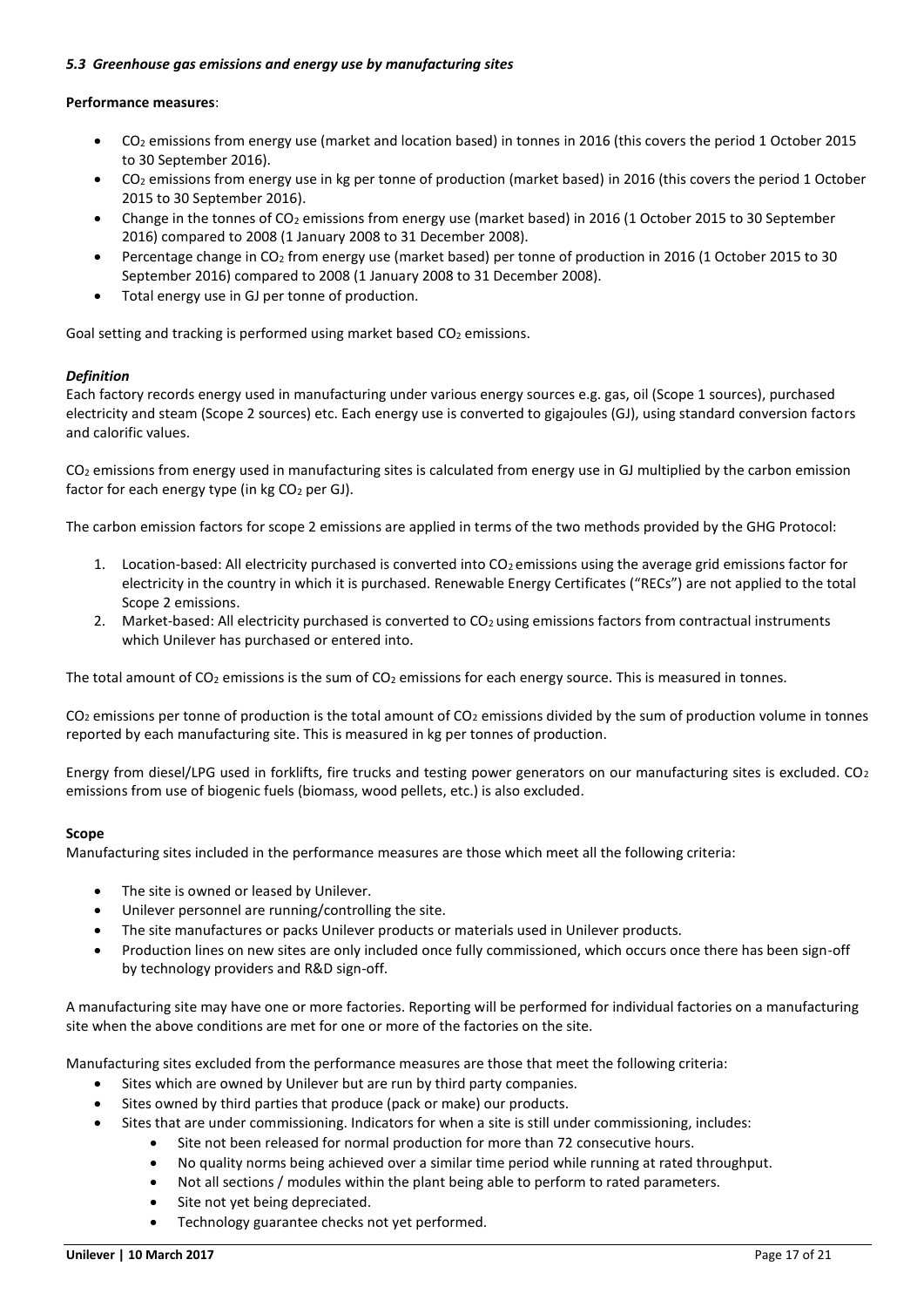Sites where decommissioning has started.

Non-manufacturing sites are offices, research laboratories and marketing/sales organisations.

We measure the reduction in CO<sub>2</sub> which is one of the four main GHGs. We do not measure the three other main GHGs because our emissions are negligible. These are: nitrous oxide (produced mainly in nitric oxide manufacture), perfluorocarbons (mainly associated with aluminium and magnesium production) and sulphur hexafluoride (used in some electrical equipment). GHG emissions associated with fugitive losses of HFC refrigerants are not included within the scope of  $CO<sub>2</sub>$  emissions from energy used in manufacturing. These are not material compared to emissions from energy used.

# *Performance data preparation and assumptions*

Energy use data is taken from meter reads/invoices and captured for each manufacturing site in the EPR (Environmental Performance Reporting) system. The EPR system contains factors to convert common units of energy (e.g. cubic metres of gas or tonnes of oil) to a standard unit of energy (GJ). The EPR system summarises and aggregates the energy data into standard reports by manufacturing site and at regional and global levels. The total GJ of all energy used is calculated as the sum of all energy used.

Carbon emission factors are used to convert energy used in manufacturing to  $CO<sub>2</sub>$  emissions. Carbon emission factors for Scope 1 energy sources such as fuels are provided by the Intergovernmental Panel on Climate Change ("IPCC"). Carbon emission factors for Scope 2 energy sources such as grid electricity, applied according to the location-based method, reflect the country or sub-region where each manufacturing site is located and are provided by the International Energy Agency (IEA). Carbon emission factors for grid electricity calculated according to the 'market-based method' are determined by contractual instruments which Unilever has purchased or entered into such as RECs, guarantees of origin, power purchasing agreements and utility contracts. Where supplier-specific emissions factors are not available a location-based factor is used.

The most recent IEA/EPA data set, which usually has a 3 year time lag, is applied to each reporting year e.g. national grid electricity emissions factors used in the calculation of 2016 emissions comes from 2013 IEA data. There are no annual changes to the IPCC factors.

Total production volume is obtained from the EPR system.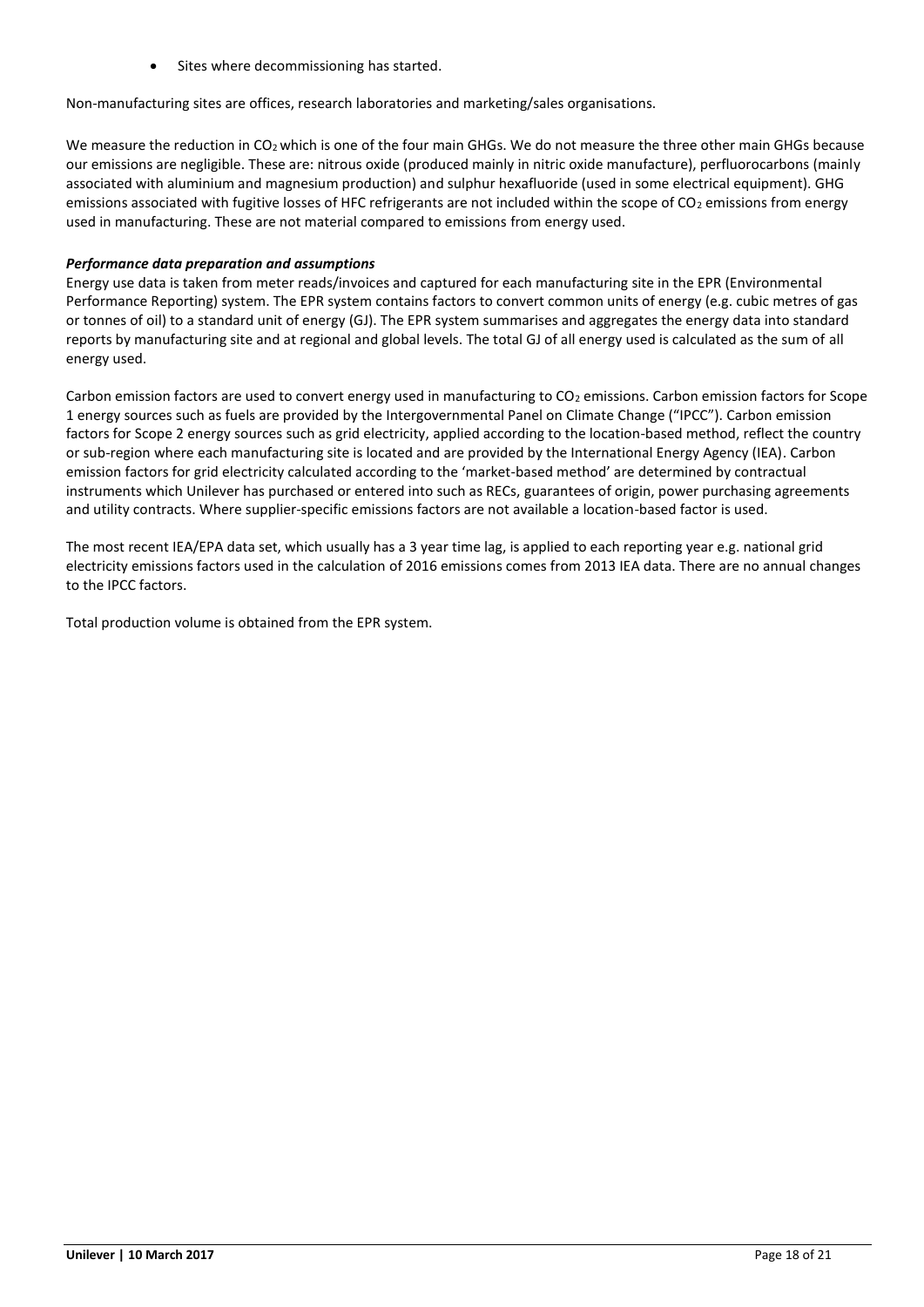### *5.4 Waste – Total waste (hazardous and non hazardous) disposed by manufacturing sites*

### **Performance measure**:

- The amount of total waste (hazardous and non-hazardous) sent for disposal in kg per tonne of production in 2016 (this covers the period 1 October 2015 to 30 September 2016).
- Change in the tonnes of total waste sent for disposal in 2016 (1 October 2015 to 30 September 2016) compared to 2008 (1 January 2008 to 31 December 2008).
- Percentage change in total waste sent for disposal per tonne of production in 2016 (1 October 2015 to 30 September 2016) compared to 2008 (1 January 2008 to 31 December 2008).

#### *Definition*

Waste is defined as hazardous or non-hazardous as classified under local legislation where the manufacturing site is located.

Disposal of waste refers to solid or liquid wastes that are exported by vehicle from a Unilever manufacturing site to landfill or to incineration without energy recovery.

We calculate kg disposed waste per tonne of production, based on total tonnes of disposed waste divided by the sum of production volume in tonnes reported by each manufacturing site.

#### *Scope*

Manufacturing sites included in the performance measures are those which meet all the following criteria:

- The site is owned or leased by Unilever.
- Unilever personnel are running/controlling the site.
- The site manufactures or packs Unilever products or materials used in Unilever products.
- Production lines on new sites are only included once fully commissioned, which occurs once there has been sign-off by technology providers and R&D sign-off.

A manufacturing site may have one or more factories. Reporting will be performed for individual factories on a manufacturing site when the above conditions are met for one or more of the factories on the site.

Manufacturing sites excluded from the performance measures are those that meet the following criteria:

- Sites which are owned by Unilever but are run by third party companies.
- Sites owned by third parties that produce (pack or make) our products.
- Sites that are under commissioning. Indicators for when a site is still under commissioning, includes:
	- Site not been released for normal production for more than 72 consecutive hours.
	- No quality norms being achieved over a similar time period while running at rated throughput.
	- Not all sections / modules within the plant being able to perform to rated parameters.
	- Site not yet being depreciated.
	- Technology guarantee checks not yet performed.
	- Sites where decommissioning has started.

Non-manufacturing sites are offices, research laboratories and marketing/sales organisations.

The metric does not include:

- Waste from building/demolition projects that are not directly related to production;
- Waste that is kept permanently on-site through recycling, for example, wastes that are mixed with concrete and used as building materials.
- Waste temporarily held on site until an economic batch quantity is available for transportation off-site.
- Waste from innovation and product trials carried out at manufacturing sites.
- Medical, sanitary or clinical waste.

### *Performance data preparation and assumptions*

Sites have access to primary waste data. This is typically from weighbridge tickets and invoices from waste providers and is captured by each manufacturing site in the EPR system.

This metric is measured in the same way for all manufacturing sites. The EPR system summarises and aggregates the data into standard reports by manufacturing site and at regional and global levels.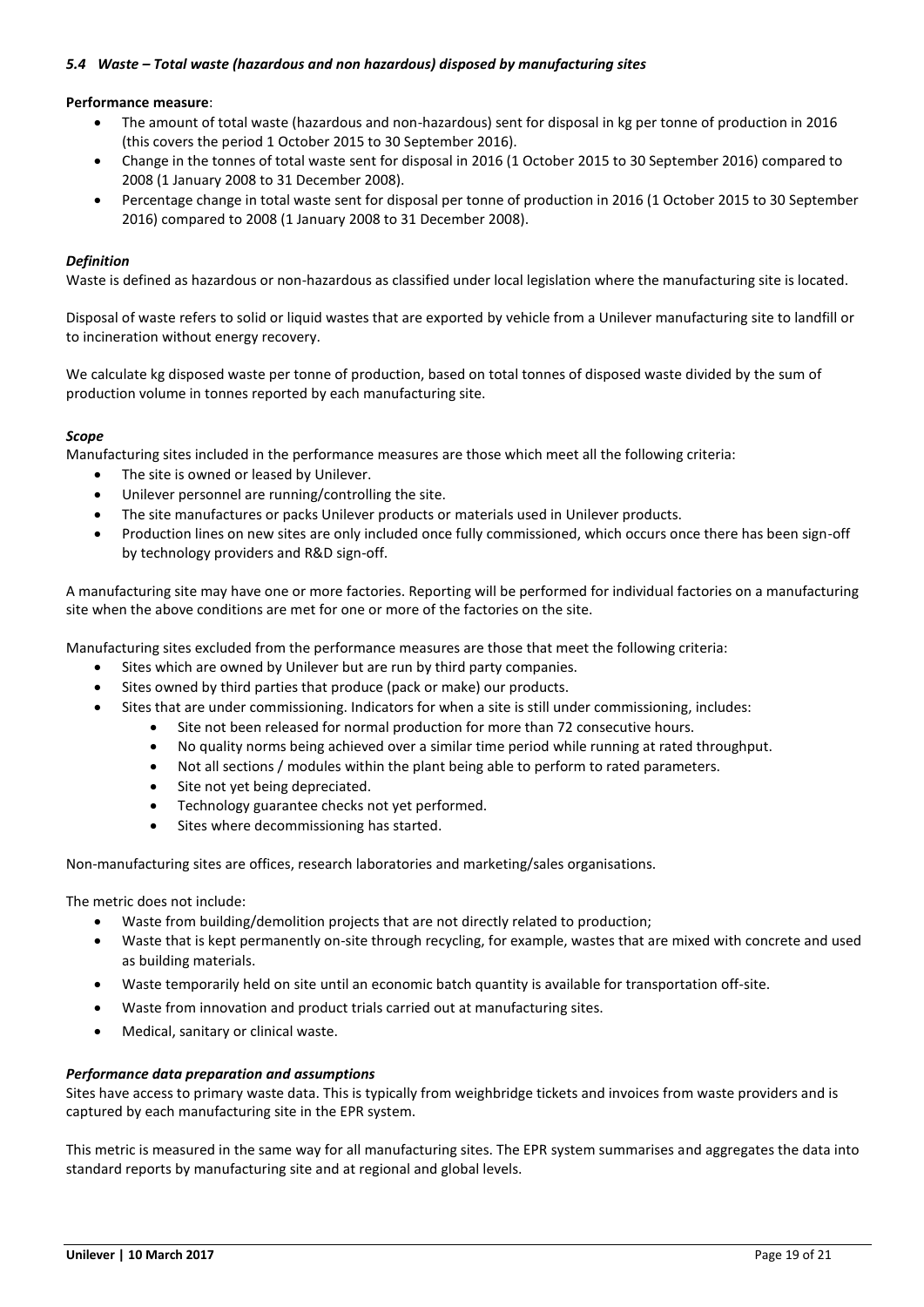# *5.5 Occupational safety – Reduce workplace injuries and accidents (fatalities)*

**Performance measure**: The number of occupational injury or work-related ill-health (WRIH) events which results from exposure to an occupational health and safety hazard(s), in the course of employment which results in death in 2016 (this covers the period 1 October 2015 to 30 September 2016).

### *Definitions and scope*

The following are referred to as Class A fatalities and are included in the scope of this performance measure:

- Fatal occupational injuries and/or fatal work-related ill-health (WRIH) cases which occur on, or across the immediate external perimeter, of a Unilever site to a Unilever employee, while he/she is on duty, a contractor while he/she is working for Unilever (including on-site third-party operations) or a person visiting the Unilever site.
- Fatal occupational injuries or work-related ill-health (WRIH) which occur while a Unilever employee is away from a Unilever site but on company business (i.e. while on duty).

We record any of the following types of fatality, categorised as Class B and C, separate to those described above. They are not included in the scope of the fatal accident performance measure but are reported separately internally:

- All fatal accidents involving members of the public which are associated with Unilever's own operations and/or associated with a Unilever employee while they are on duty. This does not include outsourced activities undertaken for us by third parties other than any fatal accidents at contract manufacturers/packers which occur while their employees are engaged in work for Unilever.
- In 2013, we introduced the recording of deaths from natural causes and suicides of anyone within a Unilever site. These incidents are only reportable internally.

Occupational safety metrics are recorded for all Unilever manufaturing and non-manufacturing sites (offices, research laboratories and marketing/sales organisation).

### *Performance data preparation and assumptions*

We collect data and report on three categories of fatal accidents: employee on-site, employee off-site and contractor on-site.

In addition to this fatality data, where such accidents may be deemed to be associated with our operations, Unilever also requires its individual organisations/units to report fatal accidents involving members of the public and those which occur at third-party contract manufacturers where they are producing goods and services for us. In common with other companies in our industrial sector, these incidents are only reportable internally.